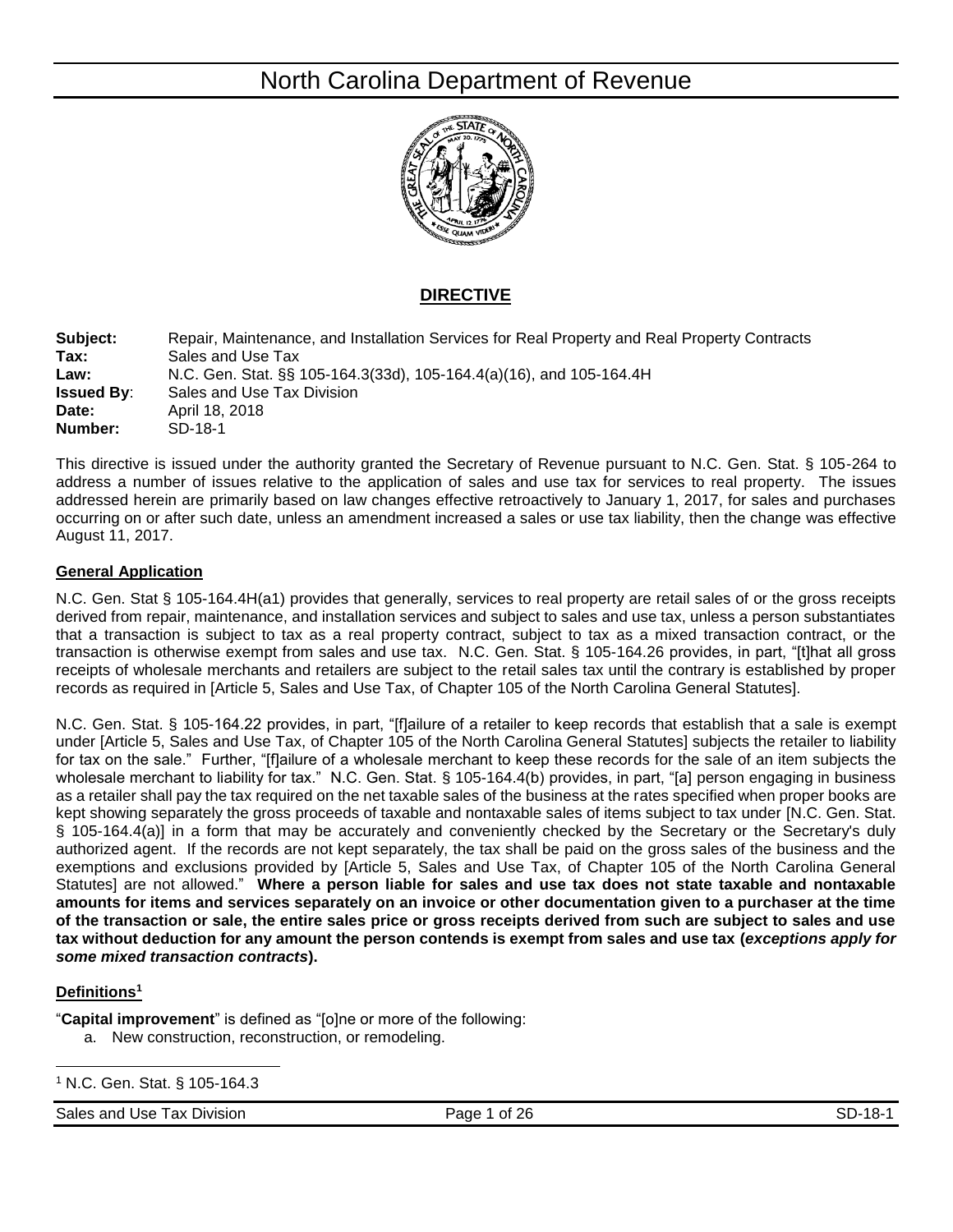- b. Performance of work that requires the issuance of a permit under the State Building Code, other than repair or replacement of electrical components, gas logs, water heater, and similar individual items that are not part of new construction, reconstruction, or remodeling.
- c. Installation of utilities on utility-owned land, right-of-way, or easement, notwithstanding that charges for such may be included in the gross receipts derived from services subject to the combined general rate under [N.C. Gen. Stat. §] 105-164.4.
- d. Installation of equipment or a fixture that is attached to real property and that meets one or more of the following conditions:
	- 1. Is capitalized and depreciated under Generally Accepted Accounting Principles or International Financial Reporting Standards.
	- 2. Is depreciated under the [Internal Revenue Service] Code.
	- 3. Is expensed under Section 179 of the [Internal Revenue Service] Code.
- e. Painting or wallpapering of real property, except where painting or wallpapering is incidental to the repair, maintenance, and installation service [as defined in N.C. Gen. Stat. § 105-164.3(33*l*)].
- f. Replacement or installation of a septic tank system, siding, roof, plumbing, electrical, commercial refrigeration, irrigation, sprinkler, or other similar system. The term does not include the repair, replacement, or installation of electrical or plumbing components, water heaters, gutters, and similar individual items that are not part of new construction, reconstruction, or remodeling.
- g. Replacement or installation of a heating or air conditioning unit or a heating, ventilation, or air conditioning system. The term does not include the repair, replacement, or installation of gas logs, water heaters, pool heaters, and similar individual items that are not part of new construction, reconstruction, or remodeling.
- h. Replacement or installation of roads, driveways, parking lots, patios, decks, and sidewalks.
- i. Services performed to resolve an issue that was part of a real property contract if the services are performed within six months of completion of the real property contract or, for new construction, within 12 months of the new structure being occupied for the first time.
- j. Landscaping. [N.C. Gen. Stat. § 105-164.3(16e) defines "landscaping" as "[a] service that modifies the living elements of an area of land. Examples include the installation of trees, shrubs, or flowers on land; tree trimming; mowing; and the application of seed, mulch, pine straw, or fertilizer to an area of land. The term does not include services to trees, shrubs, flowers, and similar items in pots or in buildings."]
- k. Addition or alteration to real property that is permanently affixed or installed to real property and is not an activity listed in [N.C. Gen. Stat. § 105-164.3](33*l*) . . . as a repair, maintenance, and installation service."

"**Consumer**" is defined as "[a] person who stores, uses, or otherwise consumes in this State tangible personal property, digital property, or a service purchased or received from a retailer or supplier either within or without this State."

"**Mixed transaction contract**" is defined as "[a] contract that includes both a real property contract for a capital improvement and a repair, maintenance, and installation service [for real property] that is not related to the capital improvement." At the time of publishing this directive, there is legislation introduced before the Revenue Laws Study Committee that clarifies the reference to the repair, maintenance, and installation service in this definition is for services to real property.

"**New construction**" is defined as "[c]onstruction of or site preparation for a permanent new building, structure, or fixture on land or an increase in the square footage of an existing building, structure, or fixture on land."

"**Person**" is defined, in part, as "[a]n individual, a fiduciary, a firm, an association, a partnership, a limited liability company, a corporation, a unit of government, or another group acting as a unit."

"**Purchase price**" is defined as having "the same meaning as the term 'sales price' when applied to an item subject to use tax."

"**Real property**" is defined as "[a]ny one or more of the following:

- a. Land.
- b. Building or structure on land.
- c. Permanent fixture on land.
- d. A manufactured home or a modular home on land."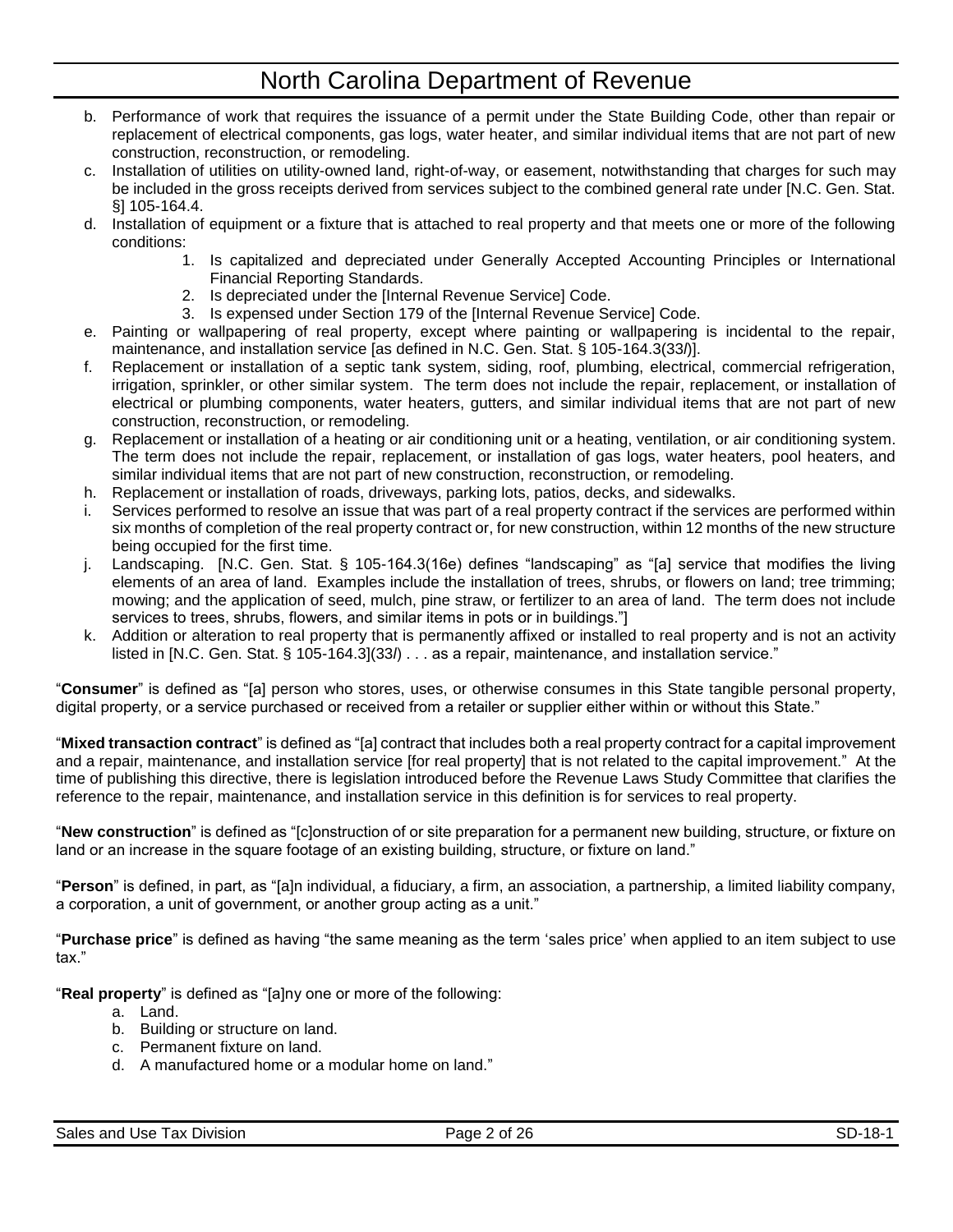"**Real property contract**" is defined as "[a] contract between a real property contractor and another person to perform a capital improvement to real property."

"**Real property contractor**" is defined as "[a] person that contracts to perform a real property contract in accordance with [N.C. Gen Stat. §] 105-164.4H. The term includes a general contractor, a subcontractor, or a builder for purposes of [Article 5, Sales and Use Tax, of Chapter 105 of the North Carolina General Statutes]."

"**Reconstruction**" is defined as "[r]ebuild or construct again a prior existing permanent building, structure, or fixture on land and may include a change in the square footage from the prior existing building, structure, or fixture on land."

"**Remodeling**" is defined as "[a] transaction comprised of multiple services performed by one or more persons to restore, improve, alter, or update real property that may otherwise be subject to tax as repair, maintenance, and installation services if separately performed. The term includes a transaction where the internal structure or design of one or more rooms or areas within a room or building are substantially changed. The term does not include a single repair, maintenance, and installation service. The term does not include a transaction where the true purpose is a repair, maintenance, and installation service no matter that another repair, maintenance, and installation service is performed that is incidental to the true purpose of the transaction; examples include repair of sheetrock that includes applying paint, replacement of cabinets that includes installation of caulk or molding, and the installation of hardwood floors that includes installation of shoe molding."

"**Renovation**" is defined as having the "[s]ame meaning as the term 'remodeling.'"

"**Repair, maintenance, and installation services**" includes the activities listed below ". . . and applies to tangible personal property, motor vehicle, digital property, and real property. The term does not include services used to fulfill a real property contract taxed in accordance with [N.C. Gen Stat. §] 105-164.4H:

- a. To keep or attempt to keep property or a motor vehicle in working order to avoid breakdown and prevent deterioration or repairs. Examples include to clean, wash, or polish property.
- b. To calibrate, refinish, restore, or attempt to calibrate, refinish, or restore property or a motor vehicle to proper working order or good condition. This activity may include replacing or putting together what is torn or broken.
- c. To troubleshoot, identify, or attempt to identify the source of a problem for the purpose of determining what is needed to restore property or a motor vehicle to proper working order or good condition. The term includes activities that may lead to the issuance of an inspection report.
- d. To install, apply, connect, adjust, or set into position tangible personal property, digital property, or a motor<br>vehicle. The term includes floor refinishing and the installation of carpet, flooring, floor coverings, w The term includes floor refinishing and the installation of carpet, flooring, floor coverings, windows, doors, cabinets, countertops, and other installations where the item being installed may replace a similar existing item. The replacement of more than one of a like-kind item, such as replacing one or more windows, is a single repair, maintenance, and installation service. The term does not include an installation defined as a capital improvement under [N.C. Gen. Stat. § 105-164.3](2c)d.
- e. To inspect or monitor property or a motor vehicle, but does not include security or similar monitoring services for real property."

"**Retailer**" is defined, in part, as "[a] person engaged in business of making sales at retail, offering to make sales at retail, or soliciting sales at retail of tangible personal property, digital property for storage, use, or consumption in this State, or services sourced to this State." The term also includes "[a] person, other than a real property contractor, engaged in business of delivering, erecting, installing, or applying tangible personal property or digital property for use in this State."

"**Retailer-contractor**" is defined as "[a] person that acts as a retailer when it makes a sale at retail and as a real property contractor when it performs a real property contract."

"**Retail sale or sale at retail**" is defined as "[t]he sale, lease, or rental for any purpose other than for resale, sublease, or subrent."

"**Sale or selling**" is defined, in part, as "[t]he transfer for consideration of title, license to use or consume, or possession of tangible personal property or digital property or the performance for consideration of a service. The transfer or performance may be conditional or in any manner or by any means. The term includes the following:

. . .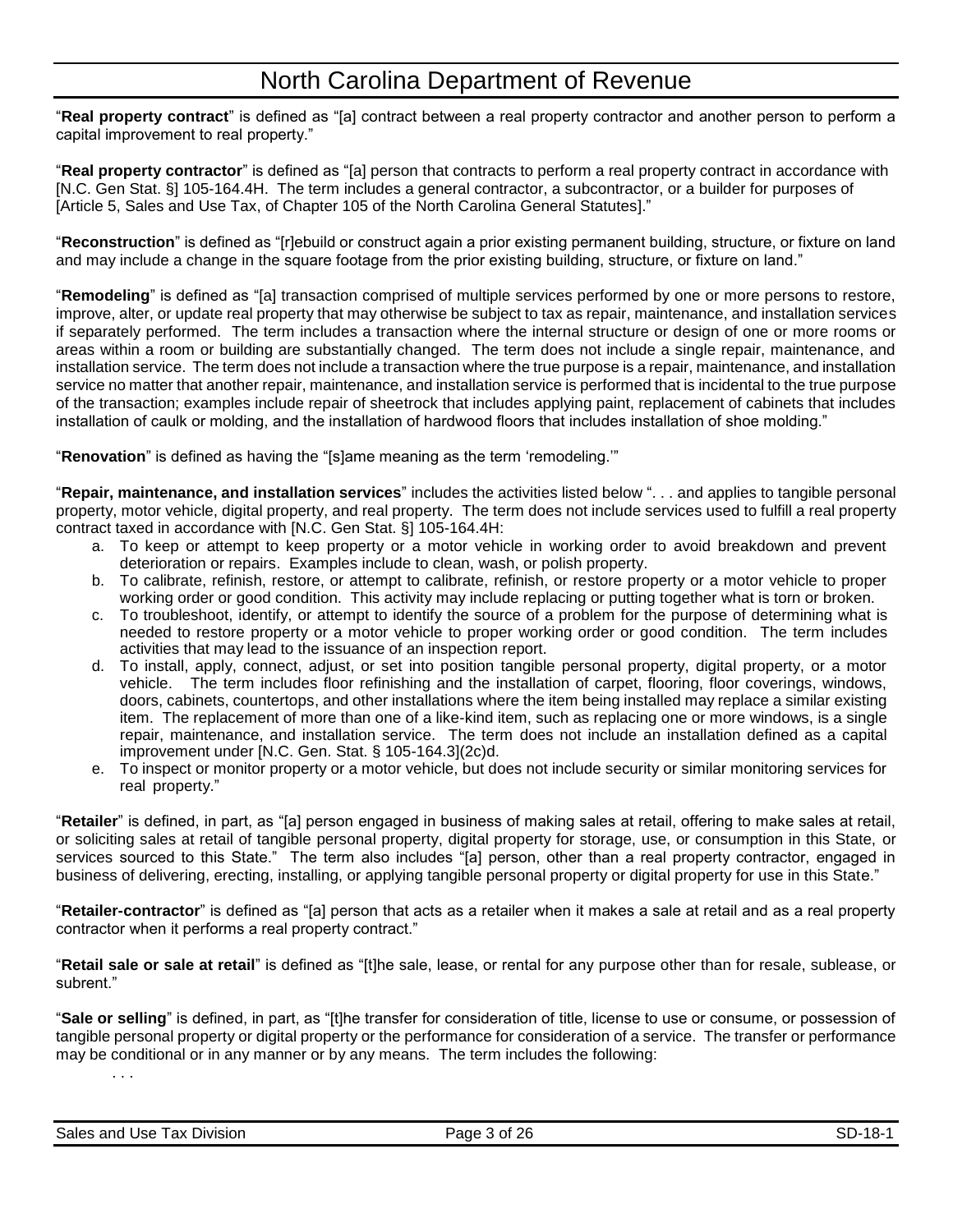- b. Furnishing or preparing tangible personal property consumed on the premises of the person furnishing or preparing the property or consumed at the place at which the property is furnished or prepared.
- . . . h. Any other item subject to tax under [Article 5, Sales and Use Tax, of Chapter 105 of the North Carolina General Statutes]."

"**Sales price**" is defined, in part, as "[t]he total amount or consideration for which tangible personal property, digital property, or services are sold, leased, or rented. The consideration may be in the form of cash, credit, property, or services. The sales price must be valued in money, regardless of whether it is received in money.

- a. The term includes all of the following:
	- 1. The retailer's cost of the property sold.
	- 2. The cost of materials used, labor or service costs, interest, losses, all costs of transportation to the retailer, all taxes imposed on the retailer, and any other expense of the retailer.
	- 3. Charges by the retailer for any services necessary to complete the sale.
	- 4. Delivery charges.
	- 5. Installation charges.
	- 6. Repealed by Session Laws 2007-244, s.1, effective October 1, 2007.
	- 7. Credit for trade-in.
	- 8. Discounts that are reimbursable by a third party and can be determined at the time of sale . . .
- b. The term does not include any of the following:
	- 1. Discounts that are not reimbursable by a third party, are allowed by the retailer, and are taken by a consumer on a sale.
	- 2. Interest, financing, and carrying charges from credit extended on the sale, if the amount is separately stated on the invoice, bill of sale, or a similar document given to the consumer.
	- 3. Any taxes imposed directly on the consumer that are separately stated on the invoice, bill of sale, or similar document given to the consumer."

"**Tangible personal property**" is defined as "[p]ersonal property that may be seen, weighed, measured, felt, or touched or is in any other manner perceptible to the senses. The term includes electricity, water, gas, steam, and prewritten computer software."

"**Storage**" is defined, in part, as "[t]he keeping or retention in this State for any purpose, except sale in the regular course of business, of tangible personal property or digital property for any period of time purchased from a person in business."

"**Use**" is defined as "[t]he exercise of any right, power, or dominion whatsoever over tangible personal property, digital property, or a service by the purchaser of the property or service. The term includes withdrawal from storage, distribution, installation, affixation to real or personal property, and exhaustion or consumption of the property or service by the owner or purchaser. The term does not include . . . [a] sale of property or a service in the regular course of business."

#### **Specific Impositions - Sales and Use Tax**

#### *Repair, Maintenance, and Installation Services*

The general State, applicable local, and applicable transit rates of sales and use tax generally apply to the sales price of or the gross receipts derived from "repair, maintenance, and installation services" sold at retail unless exempt by statute or established by records maintained by the retailer. Pursuant to N.C. Gen. Stat. § 105-164.4(a)(16), the imposition of sales tax on the sales price of or the gross receipts derived from "repair, maintenance, and installation services" generally includes any tangible personal property or digital property that becomes a part of or is applied to a purchaser's property.

#### *Real Property Contracts*

N.C. Gen. Stat. § 105-164.4H provides "[a] real property contractor is the consumer of the tangible personal property or digital property that the real property contractor purchases, installs, or applies for others to fulfill a real property contract and that becomes part of real property or used to fulfill the contract. A retailer engaged in business in the State shall collect tax on the sales price of the tangible personal property, digital property, or service sold at retail to a real property contractor unless a statutory exemption in [N.C. Gen Stat. §] 105-164.13 or [N.C. Gen Stat. §] 105-164.13E applies. Where a real property contractor purchases tangible personal property or digital property for storage, use, or consumption in this State,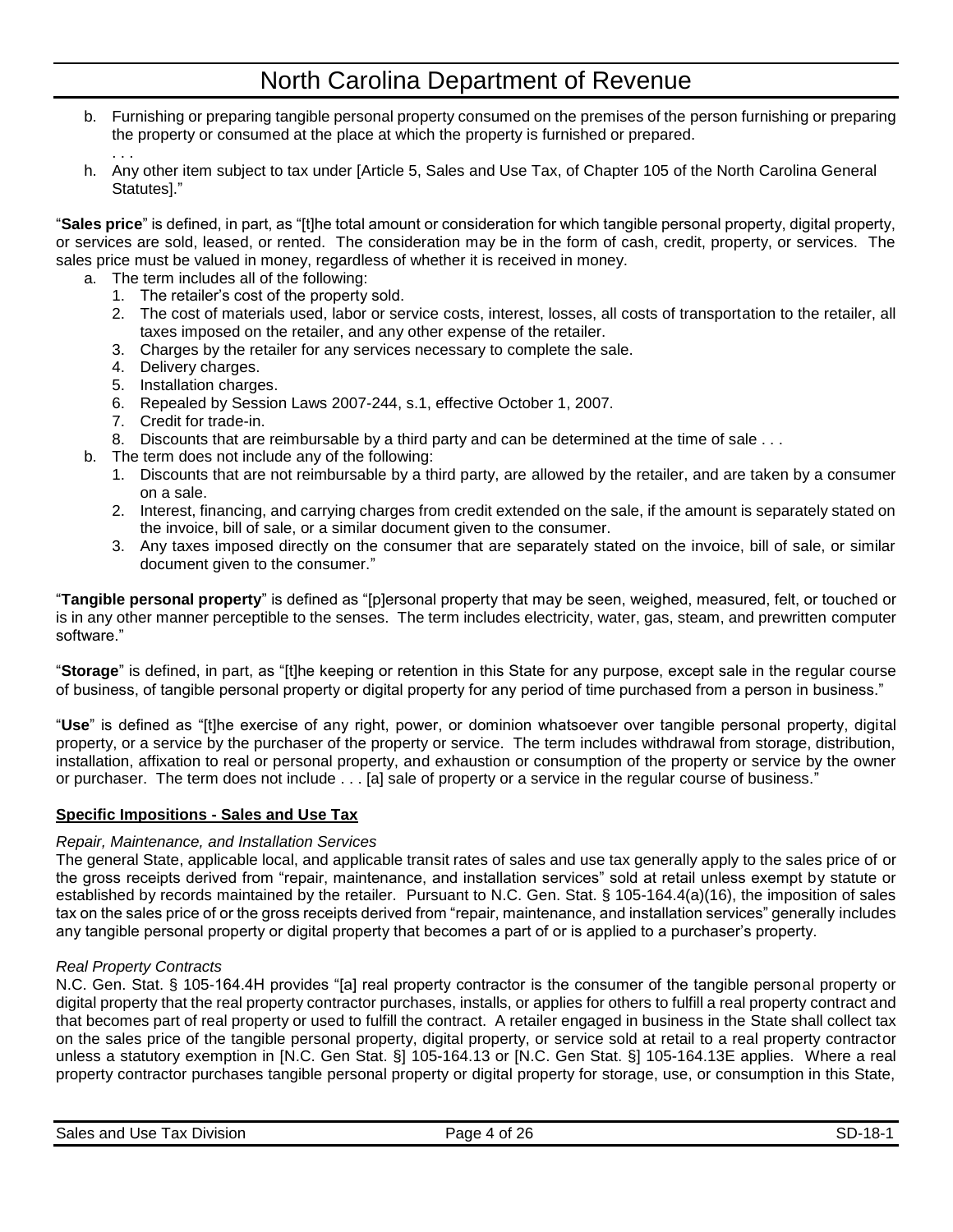or a service sourced to this State, and the tax due is not paid at the time of purchase, the provisions of [N.C. Gen Stat. §] 105-164.6 apply except as provided in [N.C. Gen. Stat. § 105-164.4H(b)]."

#### *Mixed Transaction Contracts*

N.C. Gen. Stat. § 105-164.4(a)(16) provides, in part, that a "mixed transaction contract," as defined herein, is taxed in accordance with N.C. Gen. Stat. § 105-164.4H.

 **Mixed Transaction Contracts - Repair, Maintenance, and Installation Services Greater Than 25% of Total**  N.C. Gen. Stat. § 105-164.4H(d)(2) provides that "[i]f the allocated sales price of the taxable repair, maintenance, and installation services included in the contract is greater than twenty-five percent (25%) of the contract price, then sales and use tax applies to the sales price of or the gross receipts derived from the taxable repair, maintenance, and installation services portion of the contract. The person must determine an allocated price for the taxable repair, maintenance, and installation services in the contract based on a reasonable allocation of revenue that is supported by the person's business records kept in the ordinary course of business. Any purchase of tangible personal property or digital property to fulfill the real property contract is taxed in accordance with [N.C. Gen. Stat. § 105- 164.4H]."

*Example*: A property owner and a handyman enter into an agreement for the handyman to replace all windows in a home built in the 1920's. In addition, the property owner requests that the handyman repaint the existing front door with paint. The total agreed upon price for all of the services is twenty-five thousand dollars (\$25,000). The handyman is able to substantiate by his books and records that the amount of the agreed upon price allocated to the replacement of the windows is twenty-four thousand dollars (\$24,000), which is ninety-six percent (96%) of the total agreed upon amount. Therefore, the handyman is liable for sales tax on the allocated sales price of twentyfour thousand dollars (\$24,000) for the replacement of the windows and liable for payment of sales or use tax on the purchase price of paint and other materials used to paint the existing front door.

 **Mixed Transaction Contracts - Repair, Maintenance, and Installation Services Equal to 25% or Less of Total**  N.C. Gen. Stat. § 105-164.4H(d)(1) provides that "[i]f the allocated sales price of the taxable repair, maintenance, and installation services included in the contract is less than or equal to twenty-five percent (25%) of the contract price, then the repair, maintenance, and installation services portion of the contract, and the tangible personal property, digital property, or service used to perform those services, are taxable as a real property contract in accordance with [N.C. Gen. Stat. § 105-164.4H]." For a mixed transaction contract taxable as a real property contract that includes an allocated sales price of taxable repair, maintenance, and installation services less than or equal to twenty-five percent (25%) of the contract price, the substantiation requirements pursuant to N.C. Gen. Stat. § 105-164.4H(a1) apply.

*Example:* A property owner and a person with a contractor's license enter into an agreement for the contractor to install a new roof, install an HVAC unit, and repair a leaking toilet in a bathroom. The total agreed upon price of the services is twenty-nine thousand dollars (\$29,000). The allocated sales price of the repair, maintenance, and installation services to repair the leaking toilet is two-hundred dollars (\$200), which is 0.01% of the total agreed upon price. The contractor receives a Form E-589CI, Affidavit of Capital Improvement, from the property owner. The entire charge for the mixed transaction contract is a capital improvement and subject to sales and use tax as a real property contract.

#### *Complementary Use Tax*

N.C. Gen. Stat. § 105-164.6(a) provides "[a]n excise tax at the applicable rate set in [N.C. Gen Stat. §] 105-164.4 is imposed on the products listed below. The applicable rate is the rate and maximum tax, if any, that would apply to the sale of the product. A product is subject to tax under this section only if it is subject to tax under [N.C. Gen Stat. §] 105-164.4.

- (1) Tangible personal property or digital property purchased inside or outside this State for storage, use, or consumption in this State. This subdivision includes property that becomes part of a building or another structure.
- (2) Tangible personal property or digital property leased or rented inside or outside this State for storage, use, or consumption in this State.
- (3) Services sourced to this State."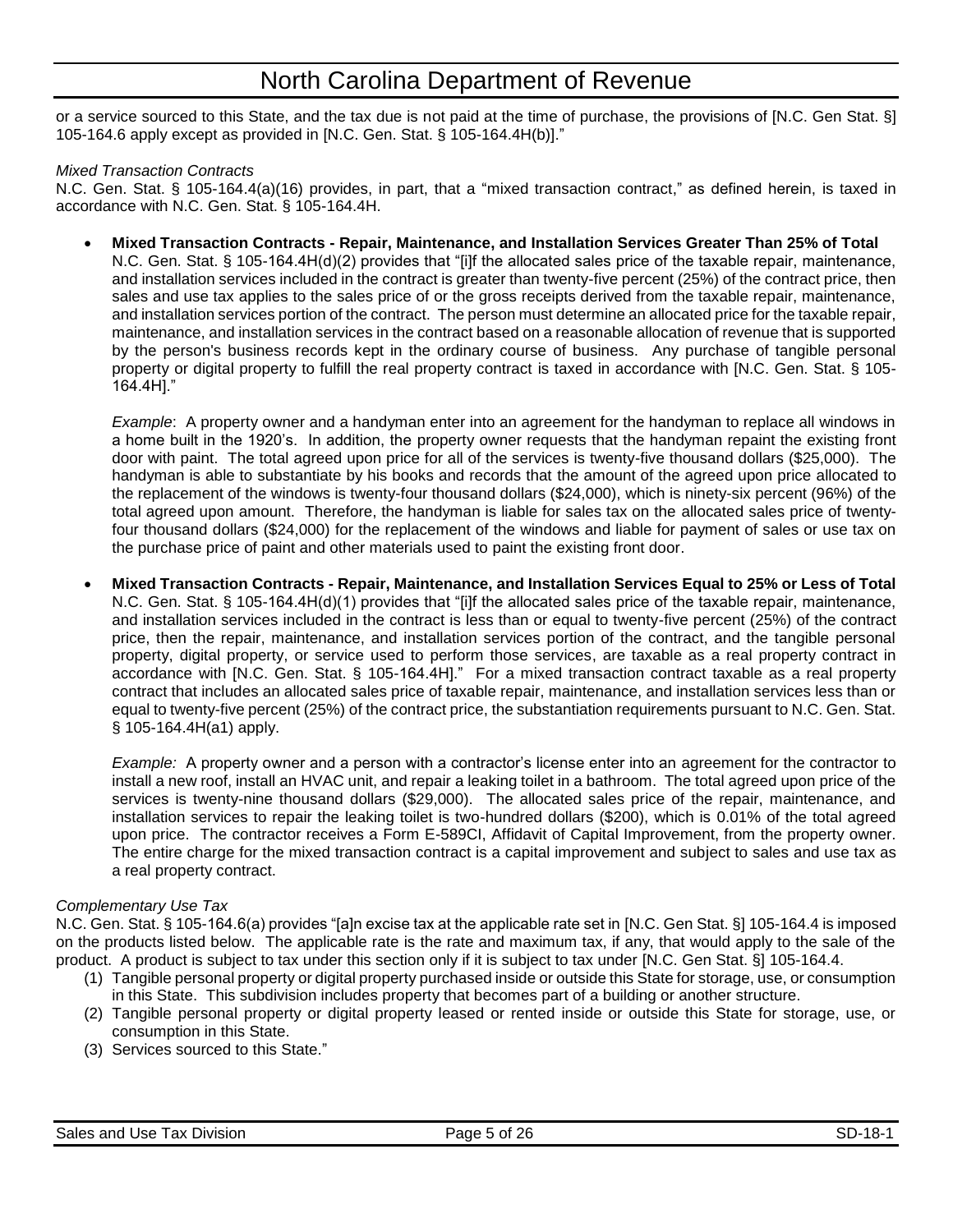#### **Capital Improvement Substantiation**

Form E-589CI may be issued to substantiate that a contract, or a portion of work performed to fulfill a contract, is a capital improvement to real property and subject to sales and use tax as a real property contract. The receipt of an affidavit of capital improvement, absent fraud or other egregious activities, establishes that the subcontractor or other person receiving the affidavit should treat the transaction as a capital improvement, and the transaction is subject to tax in accordance with subsection (a) of N.C. Gen. Stat. § 105-164.4H. A person that issues an affidavit of capital improvement is liable for any additional tax due on the transaction, in excess of tax paid on related purchases under subsection (a) of N.C. Gen. Stat. § 105-164.4H, if it is determined that the transaction is not a capital improvement but rather the transaction is subject to tax as a retail sale. A person who receives an affidavit of capital improvement from another person, absent fraud or other egregious activities, is not liable for any additional tax on the gross receipts from the transaction if it is determined that the transaction is not a capital improvement.

In lieu of issuing an affidavit of capital improvement, a person may substantiate by other records that a transaction is a real property contract or a mixed transaction contract subject to tax as a real property contract for a capital improvement to real property. Where an affidavit of capital improvement is not used to establish a transaction is subject to sales and use tax as a real property contract, but rather other records are used to substantiate that a transaction is a real property contract, the real property contractor, the retailer-contractor, the subcontractor, the lessee, and the owner are jointly and severally liable for the sales or use tax due on the tangible personal property purchased that becomes a part of real property.

#### **Joint and Several Liability**

N.C. Gen. Stat. § 105-164.6(b) provides "[t]he tax imposed by this section is payable by the person who purchases, leases, or rents tangible personal property or digital property or who purchases a service. If the property purchased becomes a part of real property in the State, the real property contractor, the retailer-contractor, the subcontractor, the lessee, and the owner are jointly and severally liable for the tax, except as provided in [N.C. Gen Stat. §] 105-164.4H(a[1]) regarding receipt of an affidavit of capital improvement. The liability of a real property contractor, a retailer-contractor, a subcontractor, a lessee, or an owner who did not purchase the property is satisfied by receipt of an affidavit from the purchaser certifying that the tax has been paid."

For purposes of an affidavit from the purchaser certifying that the tax has been paid, receipt of a written statement or written affidavit which states that the contractor or subcontractor has paid all debts and claims is sufficient to relieve another person who did not purchase the property of any potential use tax liability resulting from the nonpayment of sales or use taxes. In the alternative, receipt of a schedule identifying the purchase invoices along with copies of the invoices that document sales or use taxes were paid on such purchases will satisfy the requirement. **Form E-589CI is not an affidavit of tax paid on tangible personal property or digital property purchased or used to fulfill a real property contract.**

N.C. Gen. Stat. § 105-164.6(c) provides "[a] credit is allowed against the tax imposed by this section for the following:

- (1) The amount of sales or use tax paid on the item to this State, provided the tax is stated and charged separately on the invoice or other document of the retailer given to the purchaser at the time of the sale, except as otherwise provided in [N.C. Gen Stat. §] 105-164.7, or provided the retailer remitted the tax subsequent to the sale and the purchaser obtains such documentation. Payment of sales or use tax to this State on an item by a retailer extinguishes the liability of a purchaser for the tax imposed under this section.
- (2) The amount of sales or use tax due and paid on the item to another state. If the amount of tax paid to the other state is less than the amount of tax imposed by this section, the difference is payable to this State. The credit allowed by this subdivision does not apply to tax paid to a state that does not grant a similar credit for sales or use taxes paid in North Carolina."

#### **Presumptions and Caveats**

As provided herein, generally, services to real property are retail sales of or the gross receipts derived from repair, maintenance, and installation services and subject to sales and use tax as such. Listed transactions in the following chart when performed for new construction, reconstruction, or remodeling, provided such transactions are substantiated as discussed herein, *generally* are capital improvements to real property and subject to tax as real property contracts. For purposes of this Directive and the list provided herein, the following apply: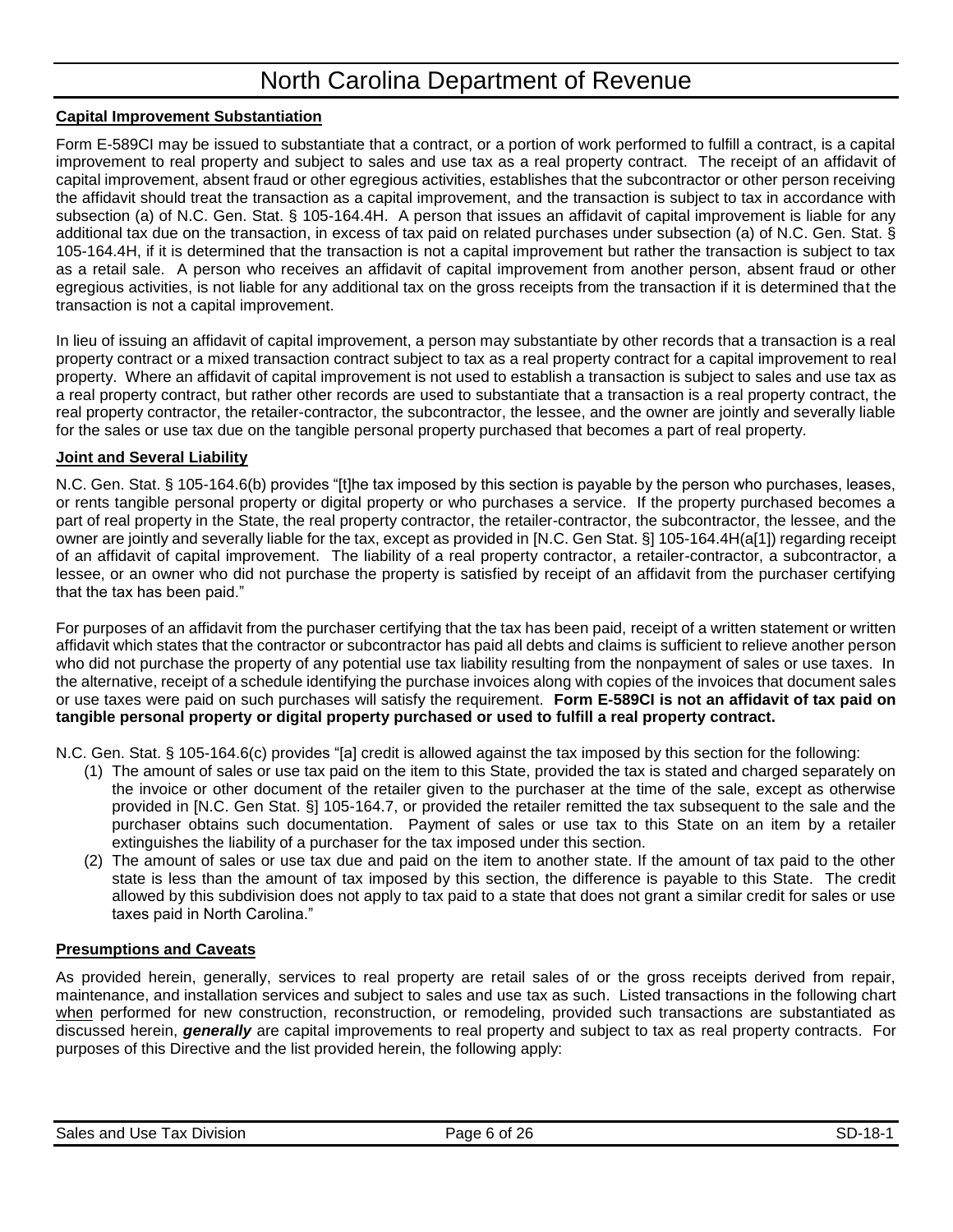- Sales and use tax applies to the sales price of or the gross receipts derived from repair, maintenance, and installation services.
- Sales and use tax does not apply to the gross receipts derived from a real property contract, provided such transactions are substantiated as discussed herein.
- The sales price of or the gross receipts derived from services performed to resolve an issue that was part of a real property contract if the services are performed within six months of completion of the real property contract or, for new construction, within 12 months of the new structure being occupied for the first time are subject to sales and use tax as a real property contract with respect to a capital improvement.
- The term "**initial installation**" utilized in the chart herein refers to the performance of work in connection with "new construction."
- Where the term "**installation**" is used without the adjective "**initial**" and there is an "X" in the capital improvement column, the installation of such item is **generally** a capital improvement no matter that such item may not be part of new construction, reconstruction, or remodeling, **provided** the transaction is substantiated as a capital improvement as discussed herein.
- The application of sales and use tax for a service to leased or rented real property is no longer dependent on whether title to any change in the real property vests in the owner or lessor of the property at the time of performance of the service. Services to leased or rented property are taxed in the same manner as services to property owned by a person.
- Where "**repair and maintain**" or "**repair or maintain**" are used in the list in the chart, it is intended that such meet the definition of "repair, maintenance, and installation services."
- The gross receipts from an item listed as "Taxable" in the Repair, Maintenance, and Installation Services ("RMI") column may be exempt and the transaction taxed as a real property contract where a permit under the State Building Code is required and provided such is not a repair or replacement of electrical components, gas logs, water heater, and similar items, and provided the transaction is substantiated as a real property contract as discussed herein.
- The replacement of more than one of a like-kind item, such as replacing one or more windows, is a single repair, maintenance, and installation service as specified in the definition of "repair, maintenance, and installation services."
- Generally, the purchase price of tangible personal property or digital property that becomes part of or is applied to a purchaser's property as part of a capital improvement or used to provide an exempt repair, maintenance, or installation service is generally subject to sales and use tax. Exceptions apply for purchases of tangible personal property and digital property used in providing repair, maintenance, and installation services for items specifically exempt from sales and use tax, other than motor vehicles. (Examples: Certain items used in farming activities by a conditional or qualifying farmer, towers purchased by a television company licensed by the FCC, etc.) See the statutory exemption in N.C. Gen. Stat. § 105-164.13(61a) for more information.
- Where a transaction falls within the definition of a "**mixed transaction contract,**" the application of sales and use tax to such transaction may differ from the general provisions provided in the list of transactions in the chart herein.

The list of transactions included in the chart herein provides general guidance to assist with making a determination as to the application of sales and use tax to various services to real property. In order for a service to real property to be subject to sales and use tax as a real property contract, such must be substantiated by either a Form E-589CI, Affidavit of Capital Improvement, or by other records.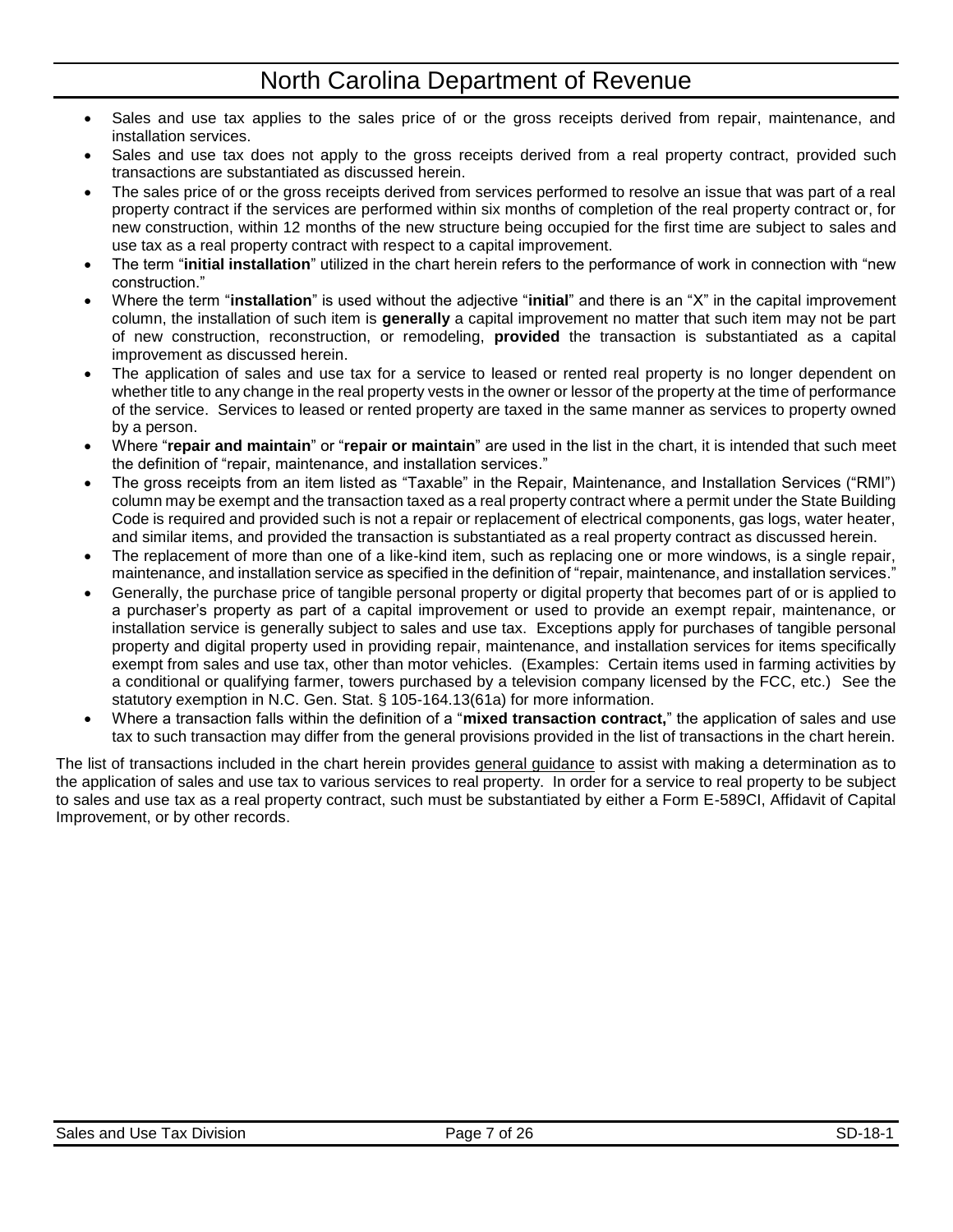| Disclaimer: <b>This list is not specific tax advice</b> . The application of sales and use tax may differ based on the<br>facts and circumstances of a particular transaction. This list is not an all-inclusive list and may be updated in<br>the future by the Department. |                                                                                                                                                                                |                                                                                                                                                                                                                          |
|------------------------------------------------------------------------------------------------------------------------------------------------------------------------------------------------------------------------------------------------------------------------------|--------------------------------------------------------------------------------------------------------------------------------------------------------------------------------|--------------------------------------------------------------------------------------------------------------------------------------------------------------------------------------------------------------------------|
| <b>Transactions by Category</b>                                                                                                                                                                                                                                              | <b>Capital Improvement</b><br><b>Gross Receipts are</b><br><b>Exempt from Sales and</b><br><b>Use Tax Provided the</b><br><b>Substantiation</b><br><b>Requirements are Met</b> | <b>Repair, Maintenance, and</b><br><b>Installation Services</b><br><b>Sales Price or Gross</b><br><b>Receipts are Taxable</b><br><b>Unless Exemption Applies</b><br>to the Gross Sales Price or<br><b>Gross Receipts</b> |
| <b>Air Cleaners</b>                                                                                                                                                                                                                                                          |                                                                                                                                                                                |                                                                                                                                                                                                                          |
| "Initial installation" or replacement of a complete central air<br>cleaner unit or system (excludes self-contained air<br>cleaners)                                                                                                                                          | X                                                                                                                                                                              |                                                                                                                                                                                                                          |
| Repair, maintain, or replace a component part: collector<br>plates, electronic plates, filters, power boxes, return, air<br>ducts, and sails                                                                                                                                 |                                                                                                                                                                                | Taxable                                                                                                                                                                                                                  |
| Air Conditioners (other than central air conditioning systems) (see also - Central Air Conditioning)                                                                                                                                                                         |                                                                                                                                                                                |                                                                                                                                                                                                                          |
| Installation or complete replacement of through-the-wall<br>mounted air conditioner unit or system                                                                                                                                                                           | X                                                                                                                                                                              |                                                                                                                                                                                                                          |
| Repair or maintain through-the-wall mounted air conditioner                                                                                                                                                                                                                  |                                                                                                                                                                                | Taxable                                                                                                                                                                                                                  |
| Repair, maintain, or replace a component part: air flow<br>controls, air handlers, blowers, casings, copper tubing, fan,<br>motors, filters, grilles                                                                                                                         |                                                                                                                                                                                | Taxable                                                                                                                                                                                                                  |
| Installation or complete replacement of a window air<br>conditioner                                                                                                                                                                                                          |                                                                                                                                                                                | Taxable                                                                                                                                                                                                                  |
| The addition, replacement, or change in the design of air<br>where a permit is required under the NC State Building<br>Code                                                                                                                                                  | X                                                                                                                                                                              |                                                                                                                                                                                                                          |
| <b>Bathrooms</b> (see also - Electrical, Plumbing, and Walls)                                                                                                                                                                                                                |                                                                                                                                                                                |                                                                                                                                                                                                                          |
| A replacement or a repair of: cabinet, sink/vanity, toilet, tub,<br>exhaust fan, tub/shower enclosure (non-tile), mirror, lighting<br>fixture, faucet, shower head, various knobs, or other items<br>or fixtures                                                             |                                                                                                                                                                                | Taxable                                                                                                                                                                                                                  |
| Remodel provided such activity meets the definition of<br>"remodeling".                                                                                                                                                                                                      | X                                                                                                                                                                              |                                                                                                                                                                                                                          |
| <b>Brickwork &amp; Masonry</b>                                                                                                                                                                                                                                               |                                                                                                                                                                                |                                                                                                                                                                                                                          |
| "Initial installation" or complete replacement of:<br>stairs/steps, walls, fireplace, exterior surfaces                                                                                                                                                                      | X                                                                                                                                                                              |                                                                                                                                                                                                                          |
| Repointing                                                                                                                                                                                                                                                                   |                                                                                                                                                                                | Taxable                                                                                                                                                                                                                  |
| Sandblasting real property, where the purpose is to clean<br>the property                                                                                                                                                                                                    |                                                                                                                                                                                | Exempt                                                                                                                                                                                                                   |
| Replacing damaged bricks                                                                                                                                                                                                                                                     |                                                                                                                                                                                | Taxable                                                                                                                                                                                                                  |
| Crack repair                                                                                                                                                                                                                                                                 |                                                                                                                                                                                | Taxable                                                                                                                                                                                                                  |
| Installation or replacement of brick driveways, roads,<br>sidewalks, patios, decks, or parking lots                                                                                                                                                                          | X                                                                                                                                                                              |                                                                                                                                                                                                                          |
| Repair or maintain a brick patio or deck                                                                                                                                                                                                                                     |                                                                                                                                                                                | Taxable                                                                                                                                                                                                                  |
| Repair or maintain a brick driveway, road, sidewalk, or<br>parking lot                                                                                                                                                                                                       |                                                                                                                                                                                | Exempt                                                                                                                                                                                                                   |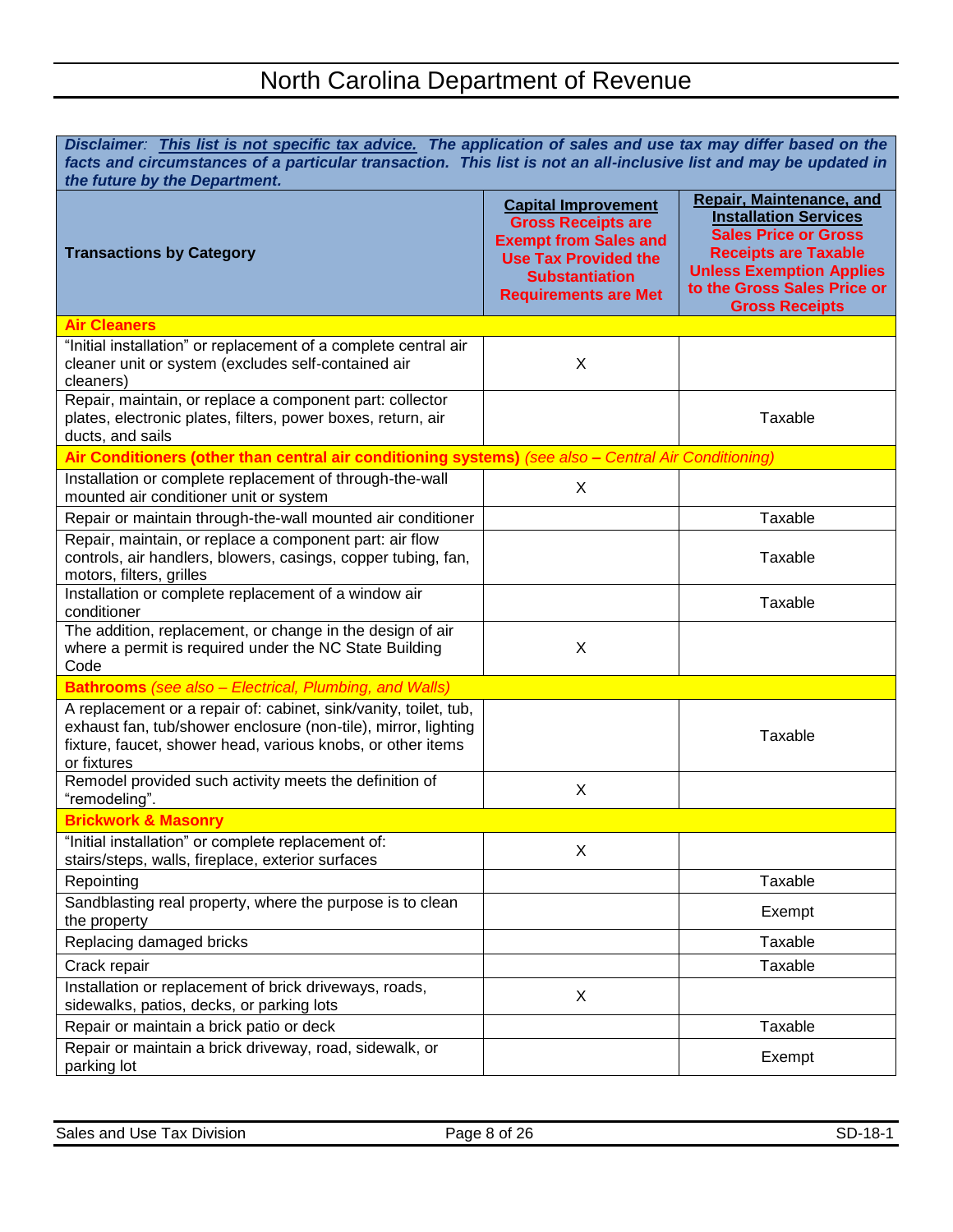| Disclaimer: <i>This list is not specific tax advice</i> . The application of sales and use tax may differ based on the                                                                                                                                                                                                                                 |                                                                                                                                                                                                                                 |                                                                                                                                                                                                                          |  |
|--------------------------------------------------------------------------------------------------------------------------------------------------------------------------------------------------------------------------------------------------------------------------------------------------------------------------------------------------------|---------------------------------------------------------------------------------------------------------------------------------------------------------------------------------------------------------------------------------|--------------------------------------------------------------------------------------------------------------------------------------------------------------------------------------------------------------------------|--|
| facts and circumstances of a particular transaction. This list is not an all-inclusive list and may be updated in                                                                                                                                                                                                                                      |                                                                                                                                                                                                                                 |                                                                                                                                                                                                                          |  |
| the future by the Department.<br><b>Transactions by Category</b>                                                                                                                                                                                                                                                                                       | <b>Capital Improvement</b><br><b>Gross Receipts are</b><br><b>Exempt from Sales and</b><br><b>Use Tax Provided the</b><br><b>Substantiation</b><br><b>Requirements are Met</b>                                                  | <b>Repair, Maintenance, and</b><br><b>Installation Services</b><br><b>Sales Price or Gross</b><br><b>Receipts are Taxable</b><br><b>Unless Exemption Applies</b><br>to the Gross Sales Price or<br><b>Gross Receipts</b> |  |
| <b>Central Air Conditioning</b>                                                                                                                                                                                                                                                                                                                        |                                                                                                                                                                                                                                 |                                                                                                                                                                                                                          |  |
| Installation or replacement of central air conditioning unit or<br>system                                                                                                                                                                                                                                                                              | X                                                                                                                                                                                                                               |                                                                                                                                                                                                                          |  |
| Installation or replacement of entire ductwork system                                                                                                                                                                                                                                                                                                  | X                                                                                                                                                                                                                               |                                                                                                                                                                                                                          |  |
| Repair, maintain, or replace a component part(s): blowers,<br>coils, condenser coils, control devices, ductwork sections,<br>excess moisture drains, fans, filters, refrigerant, refrigerant<br>tubes                                                                                                                                                  |                                                                                                                                                                                                                                 | Taxable                                                                                                                                                                                                                  |  |
| <b>Central Wired Audio Sound System</b>                                                                                                                                                                                                                                                                                                                |                                                                                                                                                                                                                                 |                                                                                                                                                                                                                          |  |
| "Initial installation"                                                                                                                                                                                                                                                                                                                                 | X                                                                                                                                                                                                                               |                                                                                                                                                                                                                          |  |
| Repair or maintain system                                                                                                                                                                                                                                                                                                                              |                                                                                                                                                                                                                                 | Taxable                                                                                                                                                                                                                  |  |
| Replace entire system                                                                                                                                                                                                                                                                                                                                  | X                                                                                                                                                                                                                               |                                                                                                                                                                                                                          |  |
| Installation of components or system for existing real<br>property (sales of audio components that do not become<br>part of real property are sales of tangible personal property<br>including for new construction)                                                                                                                                   |                                                                                                                                                                                                                                 | Taxable                                                                                                                                                                                                                  |  |
| Audio sound components - Install, repair, or maintain<br>(sales of audio components that do not become part of real<br>property are sales of tangible personal property. E.g.<br>Receiver, etc.)                                                                                                                                                       | Taxable<br>(Separately Stated Installation Charges Identified as<br>Such on the Invoice or Documentation Given to the Real<br>Property Contractor at the Time of the Sale are Exempt),<br>Provided such is for New Construction |                                                                                                                                                                                                                          |  |
| <b>Certain Capitalized Equipment or Fixtures</b>                                                                                                                                                                                                                                                                                                       |                                                                                                                                                                                                                                 |                                                                                                                                                                                                                          |  |
| Installation of equipment or fixture that is attached to real<br>property and that meets one or more of the following<br>conditions: is capitalized and depreciated under GAAP or<br>International Financial Reporting Standards, is depreciated<br>under the Internal Revenue Code, or is expensed under<br>Section 179 of the Internal Revenue Code. | X                                                                                                                                                                                                                               |                                                                                                                                                                                                                          |  |
| Repair or maintain certain <b>qualifying</b> capitalized<br>equipment or fixtures                                                                                                                                                                                                                                                                      |                                                                                                                                                                                                                                 | Taxable                                                                                                                                                                                                                  |  |
| Repair, maintain, install, or replace component part(s) of<br>certain qualifying capitalized equipment or fixtures                                                                                                                                                                                                                                     |                                                                                                                                                                                                                                 | Taxable                                                                                                                                                                                                                  |  |
| <b>Chimneys &amp; Fireplaces</b>                                                                                                                                                                                                                                                                                                                       |                                                                                                                                                                                                                                 |                                                                                                                                                                                                                          |  |
| "Initial installation" or complete replacement<br>(reconstruction) of chimneys                                                                                                                                                                                                                                                                         | X                                                                                                                                                                                                                               |                                                                                                                                                                                                                          |  |
| Addition of flue or liner (metal or foam)                                                                                                                                                                                                                                                                                                              |                                                                                                                                                                                                                                 | Taxable                                                                                                                                                                                                                  |  |
| Chimney cleaning/sweeping                                                                                                                                                                                                                                                                                                                              |                                                                                                                                                                                                                                 | Exempt                                                                                                                                                                                                                   |  |
| Installation of spark arrestors to existing chimney                                                                                                                                                                                                                                                                                                    |                                                                                                                                                                                                                                 | Taxable                                                                                                                                                                                                                  |  |
| Repair, maintain, install, or replace flue or liner                                                                                                                                                                                                                                                                                                    |                                                                                                                                                                                                                                 | Taxable                                                                                                                                                                                                                  |  |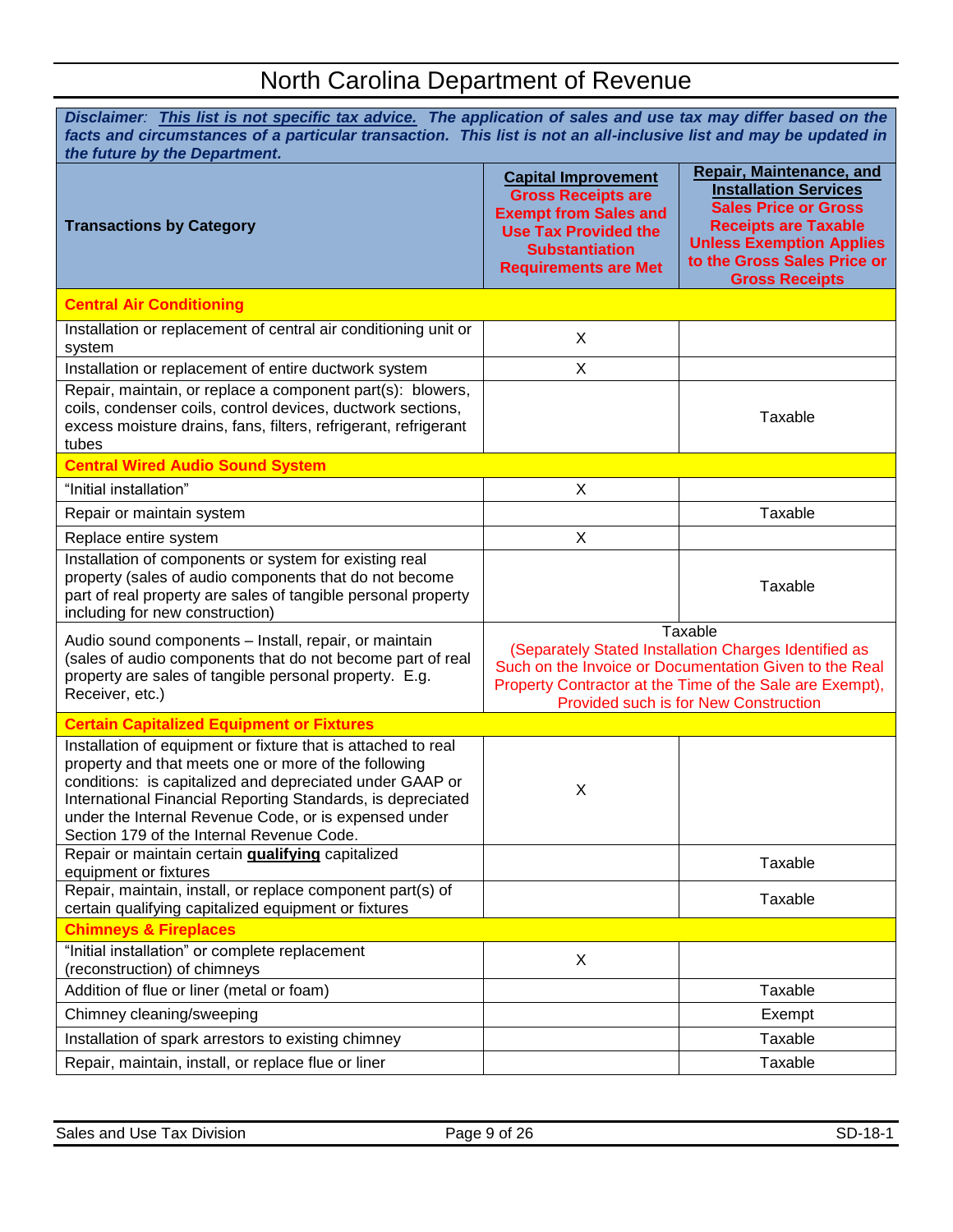| Disclaimer: <b>This list is not specific tax advice.</b> The application of sales and use tax may differ based on the                                                                                                                                                                                                       |                                                                                                                                                                                |                                                                                                                                                                                       |  |
|-----------------------------------------------------------------------------------------------------------------------------------------------------------------------------------------------------------------------------------------------------------------------------------------------------------------------------|--------------------------------------------------------------------------------------------------------------------------------------------------------------------------------|---------------------------------------------------------------------------------------------------------------------------------------------------------------------------------------|--|
| facts and circumstances of a particular transaction. This list is not an all-inclusive list and may be updated in                                                                                                                                                                                                           |                                                                                                                                                                                |                                                                                                                                                                                       |  |
| the future by the Department.<br><b>Repair, Maintenance, and</b>                                                                                                                                                                                                                                                            |                                                                                                                                                                                |                                                                                                                                                                                       |  |
| <b>Transactions by Category</b>                                                                                                                                                                                                                                                                                             | <b>Capital Improvement</b><br><b>Gross Receipts are</b><br><b>Exempt from Sales and</b><br><b>Use Tax Provided the</b><br><b>Substantiation</b><br><b>Requirements are Met</b> | <b>Installation Services</b><br><b>Sales Price or Gross</b><br><b>Receipts are Taxable</b><br><b>Unless Exemption Applies</b><br>to the Gross Sales Price or<br><b>Gross Receipts</b> |  |
| <b>Chimneys &amp; Fireplaces (Cont'd)</b>                                                                                                                                                                                                                                                                                   |                                                                                                                                                                                |                                                                                                                                                                                       |  |
| Sealing of flashings (not associated with roof replacement)                                                                                                                                                                                                                                                                 |                                                                                                                                                                                | Taxable                                                                                                                                                                               |  |
| Repair, maintain, or replace a component part: caps,<br>damaged brick or stone, flashings, loose mortar, pots, rain<br>and draft deflectors, ash pits, cold air inlets, dampers,<br>damper controls, fireboxes, firebricks, fire chambers,<br>headers, hearths, mantels, smoke chambers, smoke<br>shelves, warm air outlets |                                                                                                                                                                                | Taxable                                                                                                                                                                               |  |
| <b>Cleaning Real Property</b>                                                                                                                                                                                                                                                                                               |                                                                                                                                                                                |                                                                                                                                                                                       |  |
| Carpet cleaning (including stain removal); does not include<br>area rugs, etc.                                                                                                                                                                                                                                              |                                                                                                                                                                                | Exempt                                                                                                                                                                                |  |
| Dryer vent cleaning                                                                                                                                                                                                                                                                                                         |                                                                                                                                                                                | Exempt                                                                                                                                                                                |  |
| Ductwork (remove mold, dust, other pollutants, etc.)                                                                                                                                                                                                                                                                        |                                                                                                                                                                                | Exempt                                                                                                                                                                                |  |
| Fish tank, pool, and other similar aquatic feature cleaning                                                                                                                                                                                                                                                                 |                                                                                                                                                                                | Taxable                                                                                                                                                                               |  |
| <b>Gutters</b>                                                                                                                                                                                                                                                                                                              |                                                                                                                                                                                | Exempt                                                                                                                                                                                |  |
| Mold remediation services (*see appropriate section for any<br>underlying work performed other than removal of mold<br>only)                                                                                                                                                                                                |                                                                                                                                                                                | Exempt*                                                                                                                                                                               |  |
| Custodial, janitorial, and maid services, provided such are<br>not part of the gross receipts derived from the rental of an<br>accommodation charged by the facilitator or retailer                                                                                                                                         |                                                                                                                                                                                | Exempt                                                                                                                                                                                |  |
| Power wash real property (buildings, structures, concrete<br>patios, driveways, decks, sidewalks, parking lots, etc.), but<br>does not include power washing a pool                                                                                                                                                         |                                                                                                                                                                                | Exempt                                                                                                                                                                                |  |
| Removal of debris from gutters                                                                                                                                                                                                                                                                                              |                                                                                                                                                                                | Exempt                                                                                                                                                                                |  |
| Window washing                                                                                                                                                                                                                                                                                                              |                                                                                                                                                                                | Exempt                                                                                                                                                                                |  |
| <b>Commercial Refrigeration Equipment</b>                                                                                                                                                                                                                                                                                   |                                                                                                                                                                                |                                                                                                                                                                                       |  |
| Replacement or installation of commercial refrigeration<br>systems                                                                                                                                                                                                                                                          | X                                                                                                                                                                              |                                                                                                                                                                                       |  |
| Repair or maintain commercial refrigeration systems (other<br>than installation or replacement of systems)                                                                                                                                                                                                                  |                                                                                                                                                                                | Taxable                                                                                                                                                                               |  |
| Repair, maintain, install, or replace component parts or<br>portion of commercial refrigeration systems                                                                                                                                                                                                                     |                                                                                                                                                                                | Taxable                                                                                                                                                                               |  |
| <b>Concrete &amp; Stonework</b>                                                                                                                                                                                                                                                                                             |                                                                                                                                                                                |                                                                                                                                                                                       |  |
| "Initial installation" or replacement of: stairs/steps, walls,<br>block walls, exterior surfaces, or parking lot                                                                                                                                                                                                            | X                                                                                                                                                                              |                                                                                                                                                                                       |  |
| Crack repair                                                                                                                                                                                                                                                                                                                |                                                                                                                                                                                | Taxable                                                                                                                                                                               |  |
| Installation or complete replacement of a new driveway,<br>sidewalk, or patio                                                                                                                                                                                                                                               | X                                                                                                                                                                              |                                                                                                                                                                                       |  |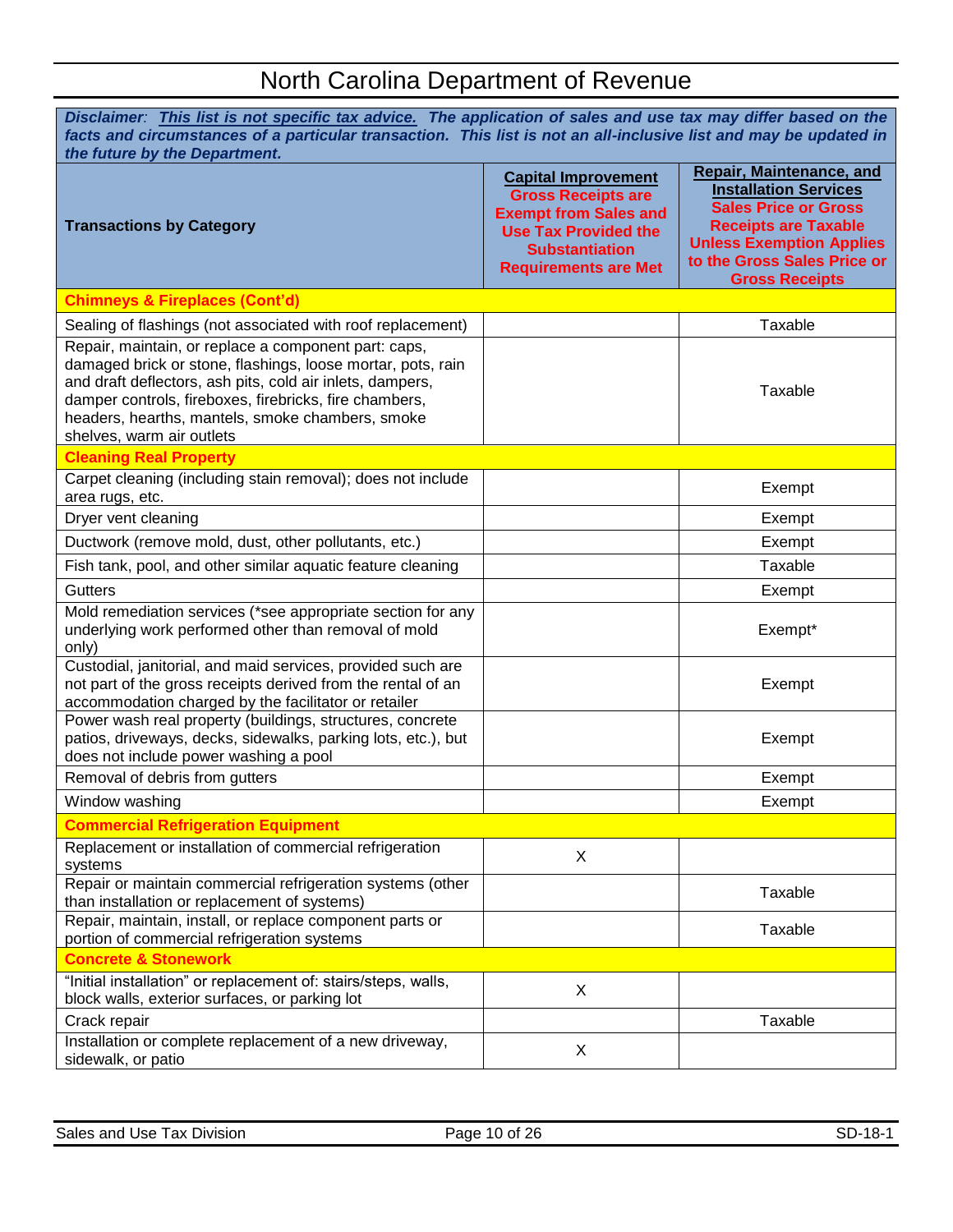| Disclaimer: This list is not specific tax advice. The application of sales and use tax may differ based on the                                                                                                                                                                      |                                                                                                                                                                                |                                                                                                                                                                                                                          |  |
|-------------------------------------------------------------------------------------------------------------------------------------------------------------------------------------------------------------------------------------------------------------------------------------|--------------------------------------------------------------------------------------------------------------------------------------------------------------------------------|--------------------------------------------------------------------------------------------------------------------------------------------------------------------------------------------------------------------------|--|
| facts and circumstances of a particular transaction. This list is not an all-inclusive list and may be updated in<br>the future by the Department.                                                                                                                                  |                                                                                                                                                                                |                                                                                                                                                                                                                          |  |
| <b>Transactions by Category</b>                                                                                                                                                                                                                                                     | <b>Capital Improvement</b><br><b>Gross Receipts are</b><br><b>Exempt from Sales and</b><br><b>Use Tax Provided the</b><br><b>Substantiation</b><br><b>Requirements are Met</b> | <b>Repair, Maintenance, and</b><br><b>Installation Services</b><br><b>Sales Price or Gross</b><br><b>Receipts are Taxable</b><br><b>Unless Exemption Applies</b><br>to the Gross Sales Price or<br><b>Gross Receipts</b> |  |
| <b>Concrete &amp; Stonework (Cont'd)</b>                                                                                                                                                                                                                                            |                                                                                                                                                                                |                                                                                                                                                                                                                          |  |
| "Initial installation" or replacement of footings and<br>foundations                                                                                                                                                                                                                | X                                                                                                                                                                              |                                                                                                                                                                                                                          |  |
| Repair or partial replacement of footings and foundations                                                                                                                                                                                                                           |                                                                                                                                                                                | Taxable                                                                                                                                                                                                                  |  |
| Repair of a driveway, sidewalk, parking lot, or road                                                                                                                                                                                                                                |                                                                                                                                                                                | Exempt                                                                                                                                                                                                                   |  |
| Repair of a patio, chimney, stairs/steps, walls, fireplace                                                                                                                                                                                                                          |                                                                                                                                                                                | Taxable                                                                                                                                                                                                                  |  |
| "Initial installation" of precast concrete steps                                                                                                                                                                                                                                    | X                                                                                                                                                                              |                                                                                                                                                                                                                          |  |
| Repair, maintain, or replace precast concrete steps                                                                                                                                                                                                                                 |                                                                                                                                                                                | Taxable                                                                                                                                                                                                                  |  |
| Decks (see also - Patios)                                                                                                                                                                                                                                                           |                                                                                                                                                                                |                                                                                                                                                                                                                          |  |
| Installation, replacement, or expansion of decks                                                                                                                                                                                                                                    | X                                                                                                                                                                              |                                                                                                                                                                                                                          |  |
| Repair, maintain, or replace a component part: floor of<br>deck, deck boards, railings, etc.                                                                                                                                                                                        |                                                                                                                                                                                | Taxable                                                                                                                                                                                                                  |  |
| Waterproofing, staining, painting, or varnishing decks                                                                                                                                                                                                                              | X                                                                                                                                                                              |                                                                                                                                                                                                                          |  |
| Cleaning or power washing decks                                                                                                                                                                                                                                                     |                                                                                                                                                                                | Exempt                                                                                                                                                                                                                   |  |
| <b>Docks</b>                                                                                                                                                                                                                                                                        |                                                                                                                                                                                |                                                                                                                                                                                                                          |  |
| Docks (floating); "initial installation," as part of new<br>construction                                                                                                                                                                                                            | X                                                                                                                                                                              |                                                                                                                                                                                                                          |  |
| Docks (floating): construction or reconstruction; other than<br>as part of new construction of a building or residential<br>property on land                                                                                                                                        |                                                                                                                                                                                | Taxable                                                                                                                                                                                                                  |  |
| "Initial installation" of a boat lift on an existing dock, as part<br>of new construction of a building or residential property on<br>land                                                                                                                                          | X                                                                                                                                                                              |                                                                                                                                                                                                                          |  |
| Installation of a boat lift on an existing dock (absent a<br>requirement to obtain a permit issued under the NC State<br><b>Building Code)</b>                                                                                                                                      |                                                                                                                                                                                | Taxable                                                                                                                                                                                                                  |  |
| <b>Doors</b>                                                                                                                                                                                                                                                                        |                                                                                                                                                                                |                                                                                                                                                                                                                          |  |
| Installation or replacement of interior, exterior, storm,<br>garage, and other doors with or without related hardware<br>(may or may not include replacement of door frames)<br>including other installations where the item being installed<br>may replace a similar existing item |                                                                                                                                                                                | Taxable                                                                                                                                                                                                                  |  |
| Varnishing, staining, or painting doors                                                                                                                                                                                                                                             | X                                                                                                                                                                              |                                                                                                                                                                                                                          |  |
| Varnishing, staining, or painting a door where such is<br>incidental to the installation or replacement of a door and is<br>not part of an "initial installation"                                                                                                                   |                                                                                                                                                                                | Taxable                                                                                                                                                                                                                  |  |
| Installation of the following in an existing door: closers,<br>openers, moldings, kick plates, mail slots, peepholes,<br>thresholds, weather stripping                                                                                                                              |                                                                                                                                                                                | Taxable                                                                                                                                                                                                                  |  |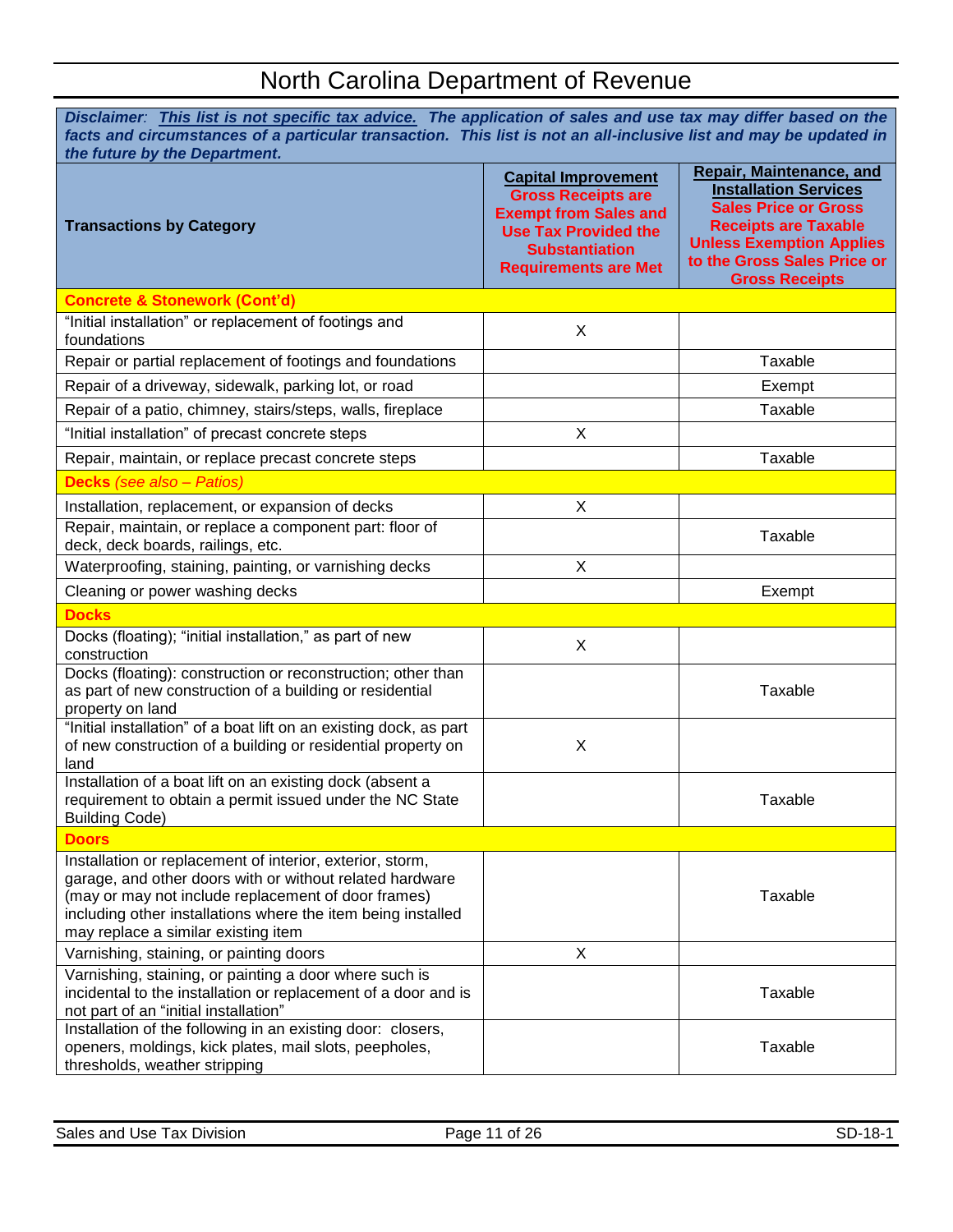| Disclaimer: This list is not specific tax advice. The application of sales and use tax may differ based on the                                                                                                                                                    |                                                                                                                                                                                |                                                                                                                                                                                                                          |
|-------------------------------------------------------------------------------------------------------------------------------------------------------------------------------------------------------------------------------------------------------------------|--------------------------------------------------------------------------------------------------------------------------------------------------------------------------------|--------------------------------------------------------------------------------------------------------------------------------------------------------------------------------------------------------------------------|
| facts and circumstances of a particular transaction. This list is not an all-inclusive list and may be updated in<br>the future by the Department.                                                                                                                |                                                                                                                                                                                |                                                                                                                                                                                                                          |
| <b>Transactions by Category</b>                                                                                                                                                                                                                                   | <b>Capital Improvement</b><br><b>Gross Receipts are</b><br><b>Exempt from Sales and</b><br><b>Use Tax Provided the</b><br><b>Substantiation</b><br><b>Requirements are Met</b> | <b>Repair, Maintenance, and</b><br><b>Installation Services</b><br><b>Sales Price or Gross</b><br><b>Receipts are Taxable</b><br><b>Unless Exemption Applies</b><br>to the Gross Sales Price or<br><b>Gross Receipts</b> |
| Doors (Cont'd)                                                                                                                                                                                                                                                    |                                                                                                                                                                                |                                                                                                                                                                                                                          |
| Repair, maintain, install, or replace: doors, door frames,<br>casings, closers, door knobs, glass panes, handles, head<br>jambs, hinges, jambs, locks, latches, locksets, panels,<br>saddles, screens, stiles, stops, thresholds, top rails,<br>weather stripping |                                                                                                                                                                                | Taxable                                                                                                                                                                                                                  |
| Lubricate, adjust, tighten, etc.                                                                                                                                                                                                                                  |                                                                                                                                                                                | Taxable                                                                                                                                                                                                                  |
| <b>Drainage</b>                                                                                                                                                                                                                                                   |                                                                                                                                                                                |                                                                                                                                                                                                                          |
| Installation or replacement of culvert (ditch, driveway, etc.)                                                                                                                                                                                                    | X                                                                                                                                                                              |                                                                                                                                                                                                                          |
| French drain                                                                                                                                                                                                                                                      | X                                                                                                                                                                              |                                                                                                                                                                                                                          |
| Storm drainage system                                                                                                                                                                                                                                             | X                                                                                                                                                                              |                                                                                                                                                                                                                          |
| Hydro jetting drains                                                                                                                                                                                                                                              |                                                                                                                                                                                | Taxable                                                                                                                                                                                                                  |
| <b>Driveways, Parking Lots, Roads, and Sidewalks</b>                                                                                                                                                                                                              |                                                                                                                                                                                |                                                                                                                                                                                                                          |
| Installation or complete replacement of roads, driveways,<br>parking lots, and sidewalks (asphalt, concrete, crushed<br>stone, paver, etc.)                                                                                                                       | X                                                                                                                                                                              |                                                                                                                                                                                                                          |
| Services on roads (including resurfacing, patching holes,<br>repairing guardrails), driveways, parking lots, and<br>sidewalks, including power washing                                                                                                            |                                                                                                                                                                                | Exempt                                                                                                                                                                                                                   |
| Parking lot islands landscaping                                                                                                                                                                                                                                   | X                                                                                                                                                                              |                                                                                                                                                                                                                          |
| Re-striping (line painting) parking lots and other road<br>surfaces                                                                                                                                                                                               |                                                                                                                                                                                | Exempt                                                                                                                                                                                                                   |
| Installation or replacement of guardrails                                                                                                                                                                                                                         | X                                                                                                                                                                              |                                                                                                                                                                                                                          |
| <b>Electrical</b>                                                                                                                                                                                                                                                 |                                                                                                                                                                                |                                                                                                                                                                                                                          |
| "Initial installation" of wiring or complete rewiring of real<br>property                                                                                                                                                                                         | X                                                                                                                                                                              |                                                                                                                                                                                                                          |
| Install and replace light bulbs in or on real property                                                                                                                                                                                                            |                                                                                                                                                                                | Taxable                                                                                                                                                                                                                  |
| Replacement of existing lighting system with LED fixtures<br>(where new wiring must be pulled and a permit obtained<br>under the NC State Building Code is required)                                                                                              | X                                                                                                                                                                              |                                                                                                                                                                                                                          |
| Replacement of existing lighting fixtures with LED fixtures<br>only (no matter a permit is obtained under the NC State<br>Building Code) provided new wiring is not pulled and<br>installed for the lighting system                                               |                                                                                                                                                                                | Taxable                                                                                                                                                                                                                  |
| Repair, maintain, install telephone wiring, speaker wire,<br>computer cable, or coaxial cable, but does not include<br>installation of underground utilities                                                                                                      |                                                                                                                                                                                | Taxable                                                                                                                                                                                                                  |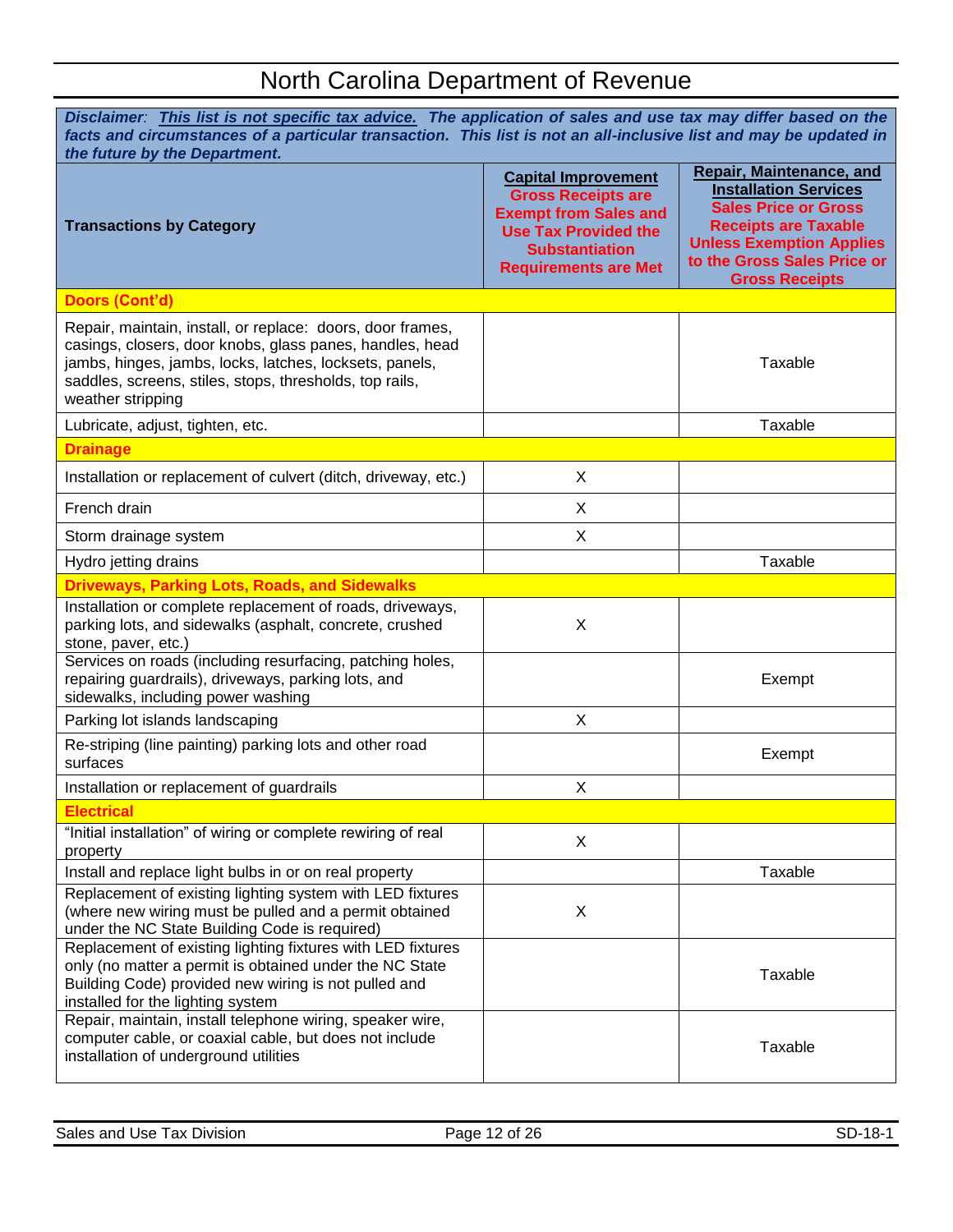| Disclaimer: <b>This list is not specific tax advice.</b> The application of sales and use tax may differ based on the                                                                                                                                                                                                                                                       |                                                                                                                                                                                |                                                                                                                                                                                                                          |  |
|-----------------------------------------------------------------------------------------------------------------------------------------------------------------------------------------------------------------------------------------------------------------------------------------------------------------------------------------------------------------------------|--------------------------------------------------------------------------------------------------------------------------------------------------------------------------------|--------------------------------------------------------------------------------------------------------------------------------------------------------------------------------------------------------------------------|--|
| facts and circumstances of a particular transaction. This list is not an all-inclusive list and may be updated in<br>the future by the Department.                                                                                                                                                                                                                          |                                                                                                                                                                                |                                                                                                                                                                                                                          |  |
| <b>Transactions by Category</b>                                                                                                                                                                                                                                                                                                                                             | <b>Capital Improvement</b><br><b>Gross Receipts are</b><br><b>Exempt from Sales and</b><br><b>Use Tax Provided the</b><br><b>Substantiation</b><br><b>Requirements are Met</b> | <b>Repair, Maintenance, and</b><br><b>Installation Services</b><br><b>Sales Price or Gross</b><br><b>Receipts are Taxable</b><br><b>Unless Exemption Applies</b><br>to the Gross Sales Price or<br><b>Gross Receipts</b> |  |
| Electrical (Cont'd)                                                                                                                                                                                                                                                                                                                                                         |                                                                                                                                                                                |                                                                                                                                                                                                                          |  |
| Existing real property: Repair, maintain, install, or replace<br>electrical components, circuit breakers, outlets,<br>receptacles, switches, fluorescent fixture parts (ballasts,<br>starters, tubes), fuses, light bulbs, floor outlets, fluorescent<br>fixtures, lighting fixtures, street light bulbs, metal raceways,<br>multi-outlet strips, wall boxes, wall fixtures |                                                                                                                                                                                | Taxable                                                                                                                                                                                                                  |  |
| The addition, replacement, or change in the design of<br>electrical wiring where a permit is required under the NC<br><b>State Building Code</b>                                                                                                                                                                                                                            | X                                                                                                                                                                              |                                                                                                                                                                                                                          |  |
| "Initial installation" of landscape lights, lamp posts, etc.                                                                                                                                                                                                                                                                                                                | X                                                                                                                                                                              |                                                                                                                                                                                                                          |  |
| Repair, maintain, install, or replace landscape lights, lamp<br>posts, etc.                                                                                                                                                                                                                                                                                                 |                                                                                                                                                                                | Taxable                                                                                                                                                                                                                  |  |
| Generator (whole residence, commercial backup) - "initial<br>installation," install, or replace                                                                                                                                                                                                                                                                             | X                                                                                                                                                                              |                                                                                                                                                                                                                          |  |
| Generator - repair, maintenance                                                                                                                                                                                                                                                                                                                                             |                                                                                                                                                                                | Taxable                                                                                                                                                                                                                  |  |
| <b>Exterior</b>                                                                                                                                                                                                                                                                                                                                                             |                                                                                                                                                                                |                                                                                                                                                                                                                          |  |
| "Initial installation" or complete replacement of entire<br>existing siding                                                                                                                                                                                                                                                                                                 | X                                                                                                                                                                              |                                                                                                                                                                                                                          |  |
| New construction or reconstruction of: porches, decks,<br>garages, homes, pole barns                                                                                                                                                                                                                                                                                        | X                                                                                                                                                                              |                                                                                                                                                                                                                          |  |
| Water wells - Deepen existing wells or drill/bore new wells                                                                                                                                                                                                                                                                                                                 | X                                                                                                                                                                              |                                                                                                                                                                                                                          |  |
| Excavation, site preparation, debris removal, land clearing,<br>and grading                                                                                                                                                                                                                                                                                                 | X                                                                                                                                                                              |                                                                                                                                                                                                                          |  |
| "Initial installation" of awnings, gutter and downspout<br>systems, louvers, and shutters                                                                                                                                                                                                                                                                                   | X                                                                                                                                                                              |                                                                                                                                                                                                                          |  |
| Repair, maintain, install, or replace gutter and downspout<br>systems or component parts for existing real property                                                                                                                                                                                                                                                         |                                                                                                                                                                                | Taxable                                                                                                                                                                                                                  |  |
| Installation of canvas awnings to existing real property                                                                                                                                                                                                                                                                                                                    |                                                                                                                                                                                | Taxable                                                                                                                                                                                                                  |  |
| Repair, replacement, or maintenance of: canvas awnings;<br>fence pickets, posts, rails, or sections; flashings; gates;<br>shingles (partial); siding (partial); patios; roof decks; or<br>water well pumps                                                                                                                                                                  |                                                                                                                                                                                | Taxable                                                                                                                                                                                                                  |  |
| <b>Floors and Flooring</b>                                                                                                                                                                                                                                                                                                                                                  |                                                                                                                                                                                |                                                                                                                                                                                                                          |  |
| "Initial installation" of floorings such as carpet, carpet<br>padding, linoleum, vinyl tile, ceramic tile, wood, terrazzo,<br>marble, concrete, raised, and other similar floors                                                                                                                                                                                            | X                                                                                                                                                                              |                                                                                                                                                                                                                          |  |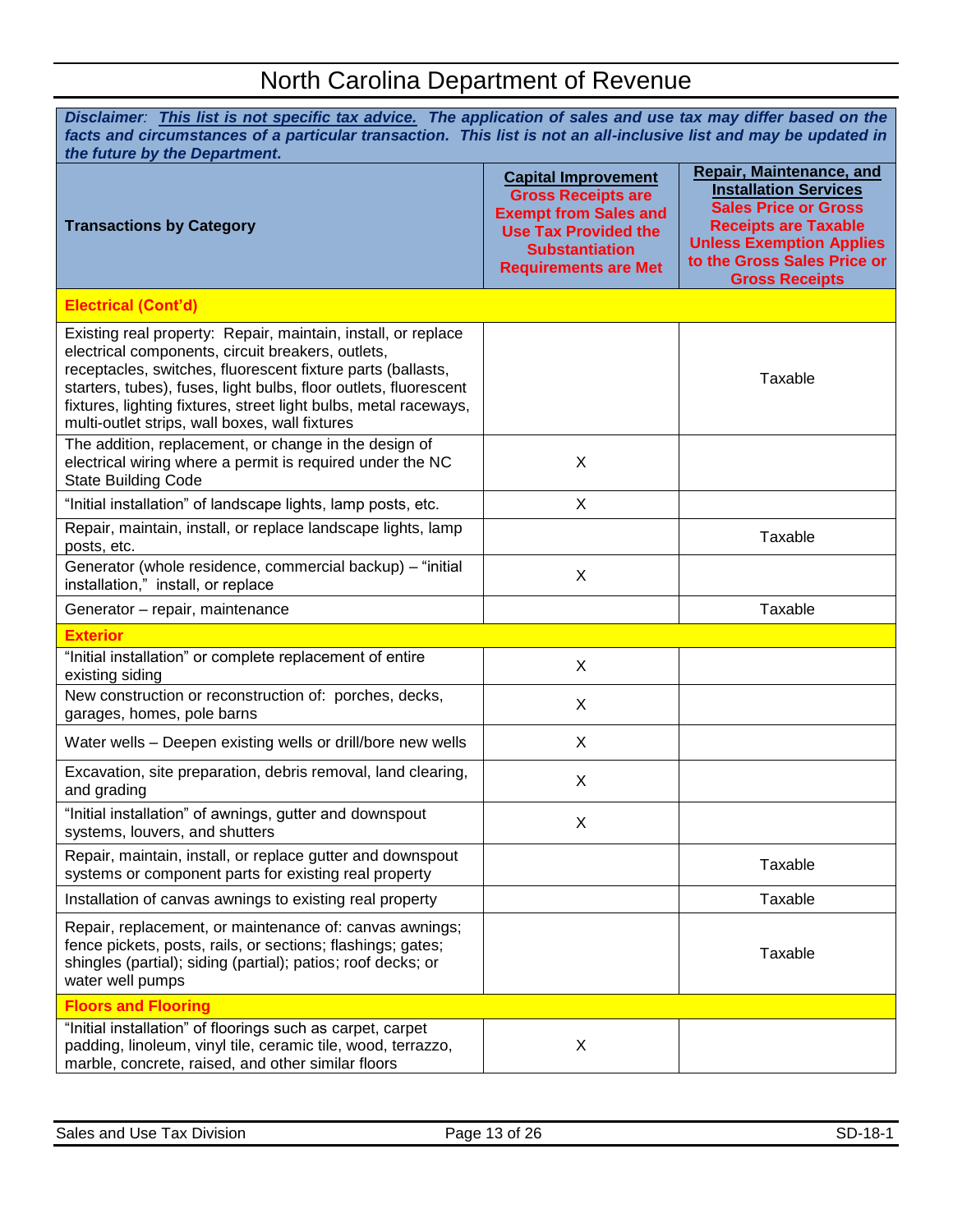| Disclaimer: <i>This list is not specific tax advice</i> . The application of sales and use tax may differ based on the                                                                                                                                                                                                                                            |                                                                                                                                                                                |                                                                                                                                                                                                                          |
|-------------------------------------------------------------------------------------------------------------------------------------------------------------------------------------------------------------------------------------------------------------------------------------------------------------------------------------------------------------------|--------------------------------------------------------------------------------------------------------------------------------------------------------------------------------|--------------------------------------------------------------------------------------------------------------------------------------------------------------------------------------------------------------------------|
| facts and circumstances of a particular transaction. This list is not an all-inclusive list and may be updated in<br>the future by the Department.                                                                                                                                                                                                                |                                                                                                                                                                                |                                                                                                                                                                                                                          |
| <b>Transactions by Category</b>                                                                                                                                                                                                                                                                                                                                   | <b>Capital Improvement</b><br><b>Gross Receipts are</b><br><b>Exempt from Sales and</b><br><b>Use Tax Provided the</b><br><b>Substantiation</b><br><b>Requirements are Met</b> | <b>Repair, Maintenance, and</b><br><b>Installation Services</b><br><b>Sales Price or Gross</b><br><b>Receipts are Taxable</b><br><b>Unless Exemption Applies</b><br>to the Gross Sales Price or<br><b>Gross Receipts</b> |
| <b>Floors and Flooring (Cont'd)</b>                                                                                                                                                                                                                                                                                                                               |                                                                                                                                                                                |                                                                                                                                                                                                                          |
| Complete or partial replacement of floorings such as<br>carpet, carpet padding, linoleum, vinyl tile, ceramic tile,<br>wood, terrazzo, marble, concrete, raised, and other<br>installations where the item being installed may replace a<br>similar existing item (no matter that the flooring material<br>installed differs from the original flooring material) |                                                                                                                                                                                | Taxable                                                                                                                                                                                                                  |
| Patching carpet                                                                                                                                                                                                                                                                                                                                                   |                                                                                                                                                                                | Taxable                                                                                                                                                                                                                  |
| Waterproofing, staining, varnishing, or painting floors where<br>such is not incidental to refinishing floors                                                                                                                                                                                                                                                     | X                                                                                                                                                                              |                                                                                                                                                                                                                          |
| Refinishing existing floors, including waterproofing,<br>staining, varnishing, or painting where such is incidental to<br>refinishing existing floors                                                                                                                                                                                                             |                                                                                                                                                                                | Taxable                                                                                                                                                                                                                  |
| Repair, maintenance, or partial replacement of floorings<br>(includes carpet stretching)                                                                                                                                                                                                                                                                          |                                                                                                                                                                                | Taxable                                                                                                                                                                                                                  |
| <b>Funeral-related services</b>                                                                                                                                                                                                                                                                                                                                   |                                                                                                                                                                                |                                                                                                                                                                                                                          |
| Monument engraving                                                                                                                                                                                                                                                                                                                                                |                                                                                                                                                                                | Exempt                                                                                                                                                                                                                   |
| Interment charges (provided the charges are separately<br>stated on the sales invoice or other document given to the<br>purchaser at the time of the sale)                                                                                                                                                                                                        |                                                                                                                                                                                | Exempt                                                                                                                                                                                                                   |
| Grave opening and closing charges (provided separately<br>stated on the sales invoice or other document given to the<br>purchaser at the time of the sale)                                                                                                                                                                                                        |                                                                                                                                                                                | Exempt                                                                                                                                                                                                                   |
| "Initial installation" of a tomb structure                                                                                                                                                                                                                                                                                                                        | X                                                                                                                                                                              |                                                                                                                                                                                                                          |
| <b>Heating Unit or System</b>                                                                                                                                                                                                                                                                                                                                     |                                                                                                                                                                                |                                                                                                                                                                                                                          |
| "Initial installation," installation, or replacement of heating<br>unit or system (excluding free-standing)                                                                                                                                                                                                                                                       | X                                                                                                                                                                              |                                                                                                                                                                                                                          |
| Installation or complete replacement of permanent electric<br>heating units or systems (boilers, electric furnaces, gas<br>furnaces, heat pump units, oil furnaces, radiant heat<br>systems, warm air duct systems)                                                                                                                                               | X                                                                                                                                                                              |                                                                                                                                                                                                                          |
| An addition, replacement, or change in the design of a<br>heating system where a permit is required under the NC<br><b>State Building Code</b>                                                                                                                                                                                                                    | X                                                                                                                                                                              |                                                                                                                                                                                                                          |
| Repair, maintain, or replace baseboard heaters,<br>components, wall heaters, window unit                                                                                                                                                                                                                                                                          |                                                                                                                                                                                | Taxable                                                                                                                                                                                                                  |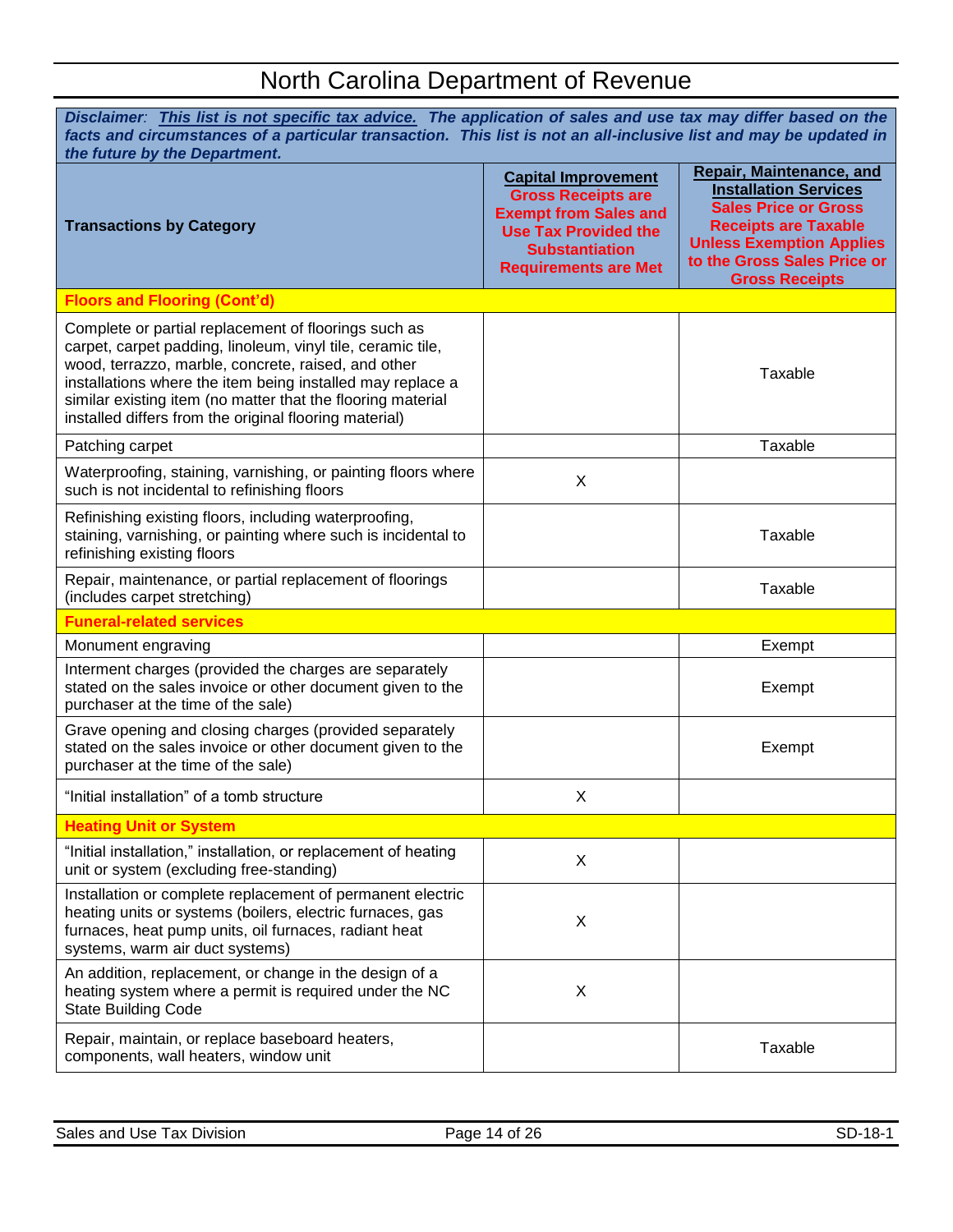| Disclaimer: <i>This list is not specific tax advice</i> . The application of sales and use tax may differ based on the                                                                                                                                                                                                                                                                                                                                                                                                                                                                                                                                                                                                                                                                                                                                                                                                                                                                                                                         |                                                                                                                                                                                |                                                                                                                                                                                                                          |  |
|------------------------------------------------------------------------------------------------------------------------------------------------------------------------------------------------------------------------------------------------------------------------------------------------------------------------------------------------------------------------------------------------------------------------------------------------------------------------------------------------------------------------------------------------------------------------------------------------------------------------------------------------------------------------------------------------------------------------------------------------------------------------------------------------------------------------------------------------------------------------------------------------------------------------------------------------------------------------------------------------------------------------------------------------|--------------------------------------------------------------------------------------------------------------------------------------------------------------------------------|--------------------------------------------------------------------------------------------------------------------------------------------------------------------------------------------------------------------------|--|
| facts and circumstances of a particular transaction. This list is not an all-inclusive list and may be updated in                                                                                                                                                                                                                                                                                                                                                                                                                                                                                                                                                                                                                                                                                                                                                                                                                                                                                                                              |                                                                                                                                                                                |                                                                                                                                                                                                                          |  |
| the future by the Department.<br><b>Transactions by Category</b>                                                                                                                                                                                                                                                                                                                                                                                                                                                                                                                                                                                                                                                                                                                                                                                                                                                                                                                                                                               | <b>Capital Improvement</b><br><b>Gross Receipts are</b><br><b>Exempt from Sales and</b><br><b>Use Tax Provided the</b><br><b>Substantiation</b><br><b>Requirements are Met</b> | <b>Repair, Maintenance, and</b><br><b>Installation Services</b><br><b>Sales Price or Gross</b><br><b>Receipts are Taxable</b><br><b>Unless Exemption Applies</b><br>to the Gross Sales Price or<br><b>Gross Receipts</b> |  |
| <b>Heating Unit or System (Cont'd)</b>                                                                                                                                                                                                                                                                                                                                                                                                                                                                                                                                                                                                                                                                                                                                                                                                                                                                                                                                                                                                         |                                                                                                                                                                                |                                                                                                                                                                                                                          |  |
| Repair, maintain, or replace a component part: air handler,<br>air tubes, air vent valves, angle boots, automatic air vents,<br>blowers, boiler tubes, burner guns, burner heads,<br>circulators, circulating pumps, coils, cold air returns,<br>condensers, coils, controls, dampers, drain cocks, drain<br>valves, draft hoods, duct sections, elbows, endcaps,<br>expansion tanks, elements, expansion tanks, feed lines,<br>filters, floor diffusers, fuel lines, furnace controls, fuses,<br>gauges, low-voltage terminals, main valves or shutoffs,<br>motors, pilot gas lines, pipe, pipe sections, plenums,<br>plenum takeoffs, pressure controls, pressure regulators,<br>radiators (including bleeding), refractory firepots, relays,<br>relief valves, return lines, return mains, returns, safety<br>control valves, sequencers, side stack takeoffs, starting<br>collars, strainer pumps, supply lines, supply stack heads,<br>thermostats, thermocouples, transformers, vent pipes,<br>vents, water supply lines, or wet returns |                                                                                                                                                                                | Taxable                                                                                                                                                                                                                  |  |
| Gas logs: "initial installation"                                                                                                                                                                                                                                                                                                                                                                                                                                                                                                                                                                                                                                                                                                                                                                                                                                                                                                                                                                                                               | X                                                                                                                                                                              |                                                                                                                                                                                                                          |  |
| Repair, maintain, replace, or install gas logs or parts<br>thereof                                                                                                                                                                                                                                                                                                                                                                                                                                                                                                                                                                                                                                                                                                                                                                                                                                                                                                                                                                             |                                                                                                                                                                                | Taxable                                                                                                                                                                                                                  |  |
| Heating - Wood Burning Furnace, Boiler, Stove (see also - Chimneys & Fireplaces)                                                                                                                                                                                                                                                                                                                                                                                                                                                                                                                                                                                                                                                                                                                                                                                                                                                                                                                                                               |                                                                                                                                                                                |                                                                                                                                                                                                                          |  |
| Installation or replacement of wood burning furnaces,<br>boilers, or stoves (Including strengthening floors and<br>fireproofing walls and floors)                                                                                                                                                                                                                                                                                                                                                                                                                                                                                                                                                                                                                                                                                                                                                                                                                                                                                              | X                                                                                                                                                                              |                                                                                                                                                                                                                          |  |
| Repair or maintain a wood burning furnace, boiler, or stove                                                                                                                                                                                                                                                                                                                                                                                                                                                                                                                                                                                                                                                                                                                                                                                                                                                                                                                                                                                    |                                                                                                                                                                                | Taxable                                                                                                                                                                                                                  |  |
| <b>Hot Water Heaters</b>                                                                                                                                                                                                                                                                                                                                                                                                                                                                                                                                                                                                                                                                                                                                                                                                                                                                                                                                                                                                                       |                                                                                                                                                                                |                                                                                                                                                                                                                          |  |
| "Initial installation" of hot water heaters                                                                                                                                                                                                                                                                                                                                                                                                                                                                                                                                                                                                                                                                                                                                                                                                                                                                                                                                                                                                    | X                                                                                                                                                                              |                                                                                                                                                                                                                          |  |
| Repair, maintain, or replace a hot water heater                                                                                                                                                                                                                                                                                                                                                                                                                                                                                                                                                                                                                                                                                                                                                                                                                                                                                                                                                                                                |                                                                                                                                                                                | Taxable                                                                                                                                                                                                                  |  |
| Repair, maintain, or replace a component part: anode rods,<br>burners, casing covers, connectors, drain pipes, drain<br>valves, draft diverters, flue baffles, flue bodies, flue collars,<br>glass inner tanks, heating elements, inlet-outlet pipes,<br>outlet pipes, tank linings, temperature control knobs,<br>temperature pressure relief valves, thermocouples,<br>thermostats                                                                                                                                                                                                                                                                                                                                                                                                                                                                                                                                                                                                                                                           |                                                                                                                                                                                | Taxable                                                                                                                                                                                                                  |  |
| Replacement of a traditional water heater with tankless<br>water heater                                                                                                                                                                                                                                                                                                                                                                                                                                                                                                                                                                                                                                                                                                                                                                                                                                                                                                                                                                        |                                                                                                                                                                                | Taxable                                                                                                                                                                                                                  |  |
| <b>Humidifiers</b>                                                                                                                                                                                                                                                                                                                                                                                                                                                                                                                                                                                                                                                                                                                                                                                                                                                                                                                                                                                                                             |                                                                                                                                                                                |                                                                                                                                                                                                                          |  |
| "Initial installation" of a permanently installed humidifier,<br>including a humidifier for an entire residence or building                                                                                                                                                                                                                                                                                                                                                                                                                                                                                                                                                                                                                                                                                                                                                                                                                                                                                                                    | X                                                                                                                                                                              |                                                                                                                                                                                                                          |  |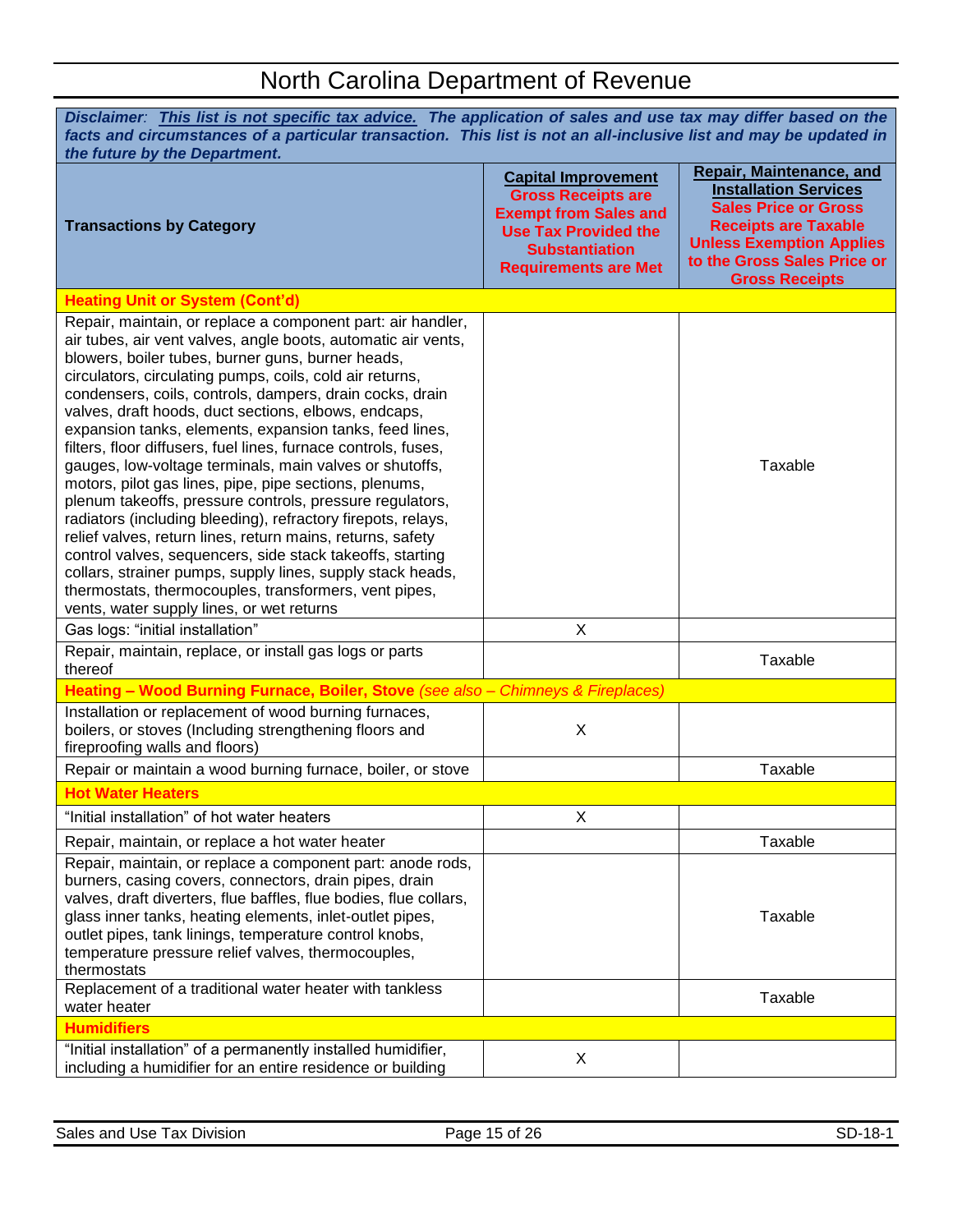| Disclaimer: This list is not specific tax advice. The application of sales and use tax may differ based on the<br>facts and circumstances of a particular transaction. This list is not an all-inclusive list and may be updated in<br>the future by the Department.                                                                                                                                        |                                                                                                                                                                                |                                                                                                                                                                                                                          |  |
|-------------------------------------------------------------------------------------------------------------------------------------------------------------------------------------------------------------------------------------------------------------------------------------------------------------------------------------------------------------------------------------------------------------|--------------------------------------------------------------------------------------------------------------------------------------------------------------------------------|--------------------------------------------------------------------------------------------------------------------------------------------------------------------------------------------------------------------------|--|
| <b>Transactions by Category</b>                                                                                                                                                                                                                                                                                                                                                                             | <b>Capital Improvement</b><br><b>Gross Receipts are</b><br><b>Exempt from Sales and</b><br><b>Use Tax Provided the</b><br><b>Substantiation</b><br><b>Requirements are Met</b> | <b>Repair, Maintenance, and</b><br><b>Installation Services</b><br><b>Sales Price or Gross</b><br><b>Receipts are Taxable</b><br><b>Unless Exemption Applies</b><br>to the Gross Sales Price or<br><b>Gross Receipts</b> |  |
| <b>Humidifiers (Cont'd)</b>                                                                                                                                                                                                                                                                                                                                                                                 |                                                                                                                                                                                |                                                                                                                                                                                                                          |  |
| Repair, maintain, or replace a humidifier or a component<br>part including evaporator pads, fans, or motors                                                                                                                                                                                                                                                                                                 |                                                                                                                                                                                | Taxable                                                                                                                                                                                                                  |  |
| <b>Inspections and Fees</b>                                                                                                                                                                                                                                                                                                                                                                                 |                                                                                                                                                                                |                                                                                                                                                                                                                          |  |
| State, county, and local inspections for real property                                                                                                                                                                                                                                                                                                                                                      |                                                                                                                                                                                | Exempt                                                                                                                                                                                                                   |  |
| An inspection provided the inspection is to fulfill a safety<br>requirement to a "capital improvement" such as the<br>following systems: septic tank, siding, roof, plumbing,<br>electrical, commercial refrigeration, irrigation, sprinkler; and<br>provided the charge for the inspection is separately stated<br>on the invoice or other documentation given to the<br>purchaser at the time of the sale |                                                                                                                                                                                | Exempt                                                                                                                                                                                                                   |  |
| An inspection performed where the results are included in a<br>report for the sale or financing of real property                                                                                                                                                                                                                                                                                            |                                                                                                                                                                                | Exempt                                                                                                                                                                                                                   |  |
| An inspection of the structural integrity of real property,<br>provided the charge for the inspection is separately stated<br>on the invoice or other documentation given to the<br>purchaser at the time of the sale                                                                                                                                                                                       |                                                                                                                                                                                | Exempt                                                                                                                                                                                                                   |  |
| Inspect real property, other than for safety purposes or for<br>the sale or financing of real property                                                                                                                                                                                                                                                                                                      |                                                                                                                                                                                | Taxable                                                                                                                                                                                                                  |  |
| Inspect or recharge fire extinguishers in real property                                                                                                                                                                                                                                                                                                                                                     |                                                                                                                                                                                | Taxable                                                                                                                                                                                                                  |  |
| Building permits for real properties, where the activity is<br>repair, maintenance, and installation services                                                                                                                                                                                                                                                                                               |                                                                                                                                                                                | Taxable                                                                                                                                                                                                                  |  |
| Building permits for a capital improvement                                                                                                                                                                                                                                                                                                                                                                  |                                                                                                                                                                                | Exempt                                                                                                                                                                                                                   |  |
| Kitchens (see also - Electrical, Plumbing, Flooring, and Walls)                                                                                                                                                                                                                                                                                                                                             |                                                                                                                                                                                |                                                                                                                                                                                                                          |  |
| "Initial installation" of: built-in dishwashers, built-in freezers,<br>built-in ranges, built-in refrigerators, built-in ovens, ducted<br>hood                                                                                                                                                                                                                                                              | X                                                                                                                                                                              |                                                                                                                                                                                                                          |  |
| Painting, varnishing, or staining cabinets generally                                                                                                                                                                                                                                                                                                                                                        | X                                                                                                                                                                              |                                                                                                                                                                                                                          |  |
| Painting, varnishing, or staining cabinets, where the<br>painting is incidental to the replacement of cabinets                                                                                                                                                                                                                                                                                              |                                                                                                                                                                                | Taxable                                                                                                                                                                                                                  |  |
| Reface cabinets                                                                                                                                                                                                                                                                                                                                                                                             |                                                                                                                                                                                | Taxable                                                                                                                                                                                                                  |  |
| Appliances (free-standing) - Install, repair, or maintain<br>(sales of free-standing appliances are sales of tangible<br>personal property)                                                                                                                                                                                                                                                                 |                                                                                                                                                                                | Taxable<br>(Separately Stated Installation Charges Identified as<br>Such on the Invoice or Documentation Given to the Real<br>Property Contractor at the Time of the Sale are Exempt)                                    |  |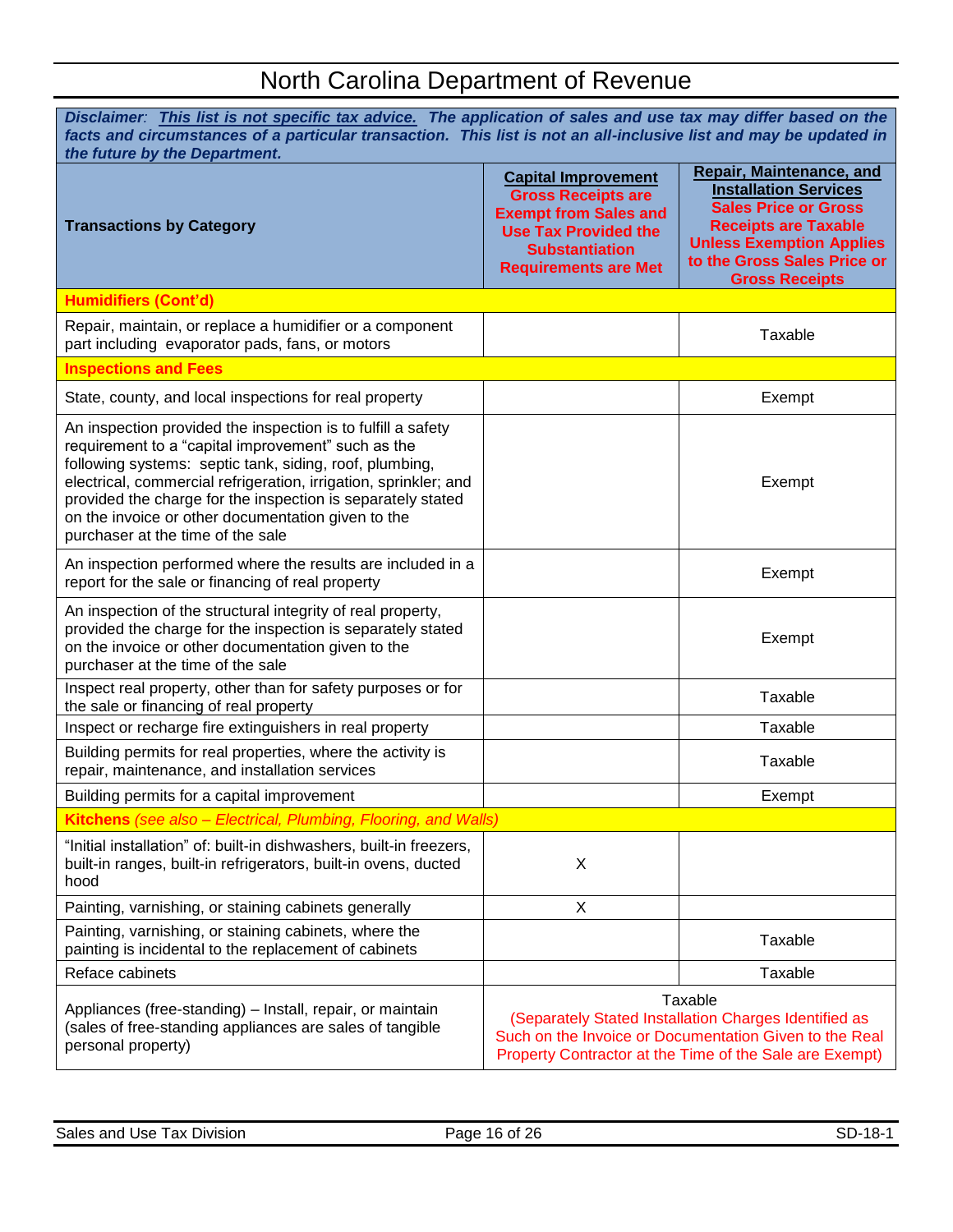| Disclaimer: This list is not specific tax advice. The application of sales and use tax may differ based on the                                                                                                                                                                                                      |                                                                                                                                                                                |                                                                                                                                                                                                                          |
|---------------------------------------------------------------------------------------------------------------------------------------------------------------------------------------------------------------------------------------------------------------------------------------------------------------------|--------------------------------------------------------------------------------------------------------------------------------------------------------------------------------|--------------------------------------------------------------------------------------------------------------------------------------------------------------------------------------------------------------------------|
| facts and circumstances of a particular transaction. This list is not an all-inclusive list and may be updated in<br>the future by the Department.                                                                                                                                                                  |                                                                                                                                                                                |                                                                                                                                                                                                                          |
| <b>Transactions by Category</b>                                                                                                                                                                                                                                                                                     | <b>Capital Improvement</b><br><b>Gross Receipts are</b><br><b>Exempt from Sales and</b><br><b>Use Tax Provided the</b><br><b>Substantiation</b><br><b>Requirements are Met</b> | <b>Repair, Maintenance, and</b><br><b>Installation Services</b><br><b>Sales Price or Gross</b><br><b>Receipts are Taxable</b><br><b>Unless Exemption Applies</b><br>to the Gross Sales Price or<br><b>Gross Receipts</b> |
| <b>Kitchens (Cont'd)</b>                                                                                                                                                                                                                                                                                            |                                                                                                                                                                                |                                                                                                                                                                                                                          |
| Repair, maintain, install, or replace: cabinets, cabinet<br>doors, countertops, dishwashers, ducted or ductless hoods,<br>exhaust fans, faucets, freezers, garbage disposals, ovens,<br>ranges, refrigerators, sinks, and other installations where<br>the item being installed may replace a similar existing item |                                                                                                                                                                                | Taxable                                                                                                                                                                                                                  |
| Landscaping and Yard Care (see also – Driveways, Parking Lots, Roads, and Sidewalks)                                                                                                                                                                                                                                |                                                                                                                                                                                |                                                                                                                                                                                                                          |
| Invisible fence - install, replace, maintain, repair                                                                                                                                                                                                                                                                |                                                                                                                                                                                | Taxable                                                                                                                                                                                                                  |
| Installation or complete replacement of: fences<br>(permanent), flagstone walks, patio block walks, other<br>types of walks, fountains (except free-standing), sprinkler<br>systems                                                                                                                                 | X                                                                                                                                                                              |                                                                                                                                                                                                                          |
| Repair, maintain, install, or replace irrigation components                                                                                                                                                                                                                                                         |                                                                                                                                                                                | Taxable                                                                                                                                                                                                                  |
| Repair, maintain, install, or replace landscape lights                                                                                                                                                                                                                                                              |                                                                                                                                                                                | Taxable                                                                                                                                                                                                                  |
| Plant, maintain, install, or replace lawns (includes sod),<br>flowers (perennials and annuals), shrubs, and trees                                                                                                                                                                                                   | X                                                                                                                                                                              |                                                                                                                                                                                                                          |
| Repair, maintain, or install free-standing fountains                                                                                                                                                                                                                                                                |                                                                                                                                                                                | Taxable                                                                                                                                                                                                                  |
| Repair, maintain, or install temporary or moveable ponds                                                                                                                                                                                                                                                            |                                                                                                                                                                                | Taxable                                                                                                                                                                                                                  |
| Apply fertilizers, herbicides, and pesticides                                                                                                                                                                                                                                                                       | X                                                                                                                                                                              |                                                                                                                                                                                                                          |
| Mow lawns, aerate, reseed, over seed, sod bare spots                                                                                                                                                                                                                                                                | X                                                                                                                                                                              |                                                                                                                                                                                                                          |
| Soil testing or analysis                                                                                                                                                                                                                                                                                            |                                                                                                                                                                                | Taxable                                                                                                                                                                                                                  |
| Prune or fertilize trees or shrubs                                                                                                                                                                                                                                                                                  | X                                                                                                                                                                              |                                                                                                                                                                                                                          |
| Removal without replacement of trees or shrubs                                                                                                                                                                                                                                                                      | Χ                                                                                                                                                                              |                                                                                                                                                                                                                          |
| Repair fences and gates                                                                                                                                                                                                                                                                                             |                                                                                                                                                                                | Taxable                                                                                                                                                                                                                  |
| Repair, maintain, install, or replace component parts in<br>underground lawn sprinkler systems: centrifugal pumps,<br>remote control valves, sprinkler controllers, pump<br>controllers, sections or piping, sprinkler heads                                                                                        |                                                                                                                                                                                | Taxable                                                                                                                                                                                                                  |
| Repair, maintain, install, or replace fence fabric                                                                                                                                                                                                                                                                  |                                                                                                                                                                                | Taxable                                                                                                                                                                                                                  |
| Install or replace landscaping timbers, planter boxes, and<br>landscaping fabric or raised beds.                                                                                                                                                                                                                    |                                                                                                                                                                                | Taxable                                                                                                                                                                                                                  |
| <b>Miscellaneous</b>                                                                                                                                                                                                                                                                                                |                                                                                                                                                                                |                                                                                                                                                                                                                          |
| Generally - An item installation where the item being<br>installed may replace a similar existing item, unless such is<br>defined and substantiated as a capital improvement. Such<br>includes installation of one or more like-kind items.                                                                         |                                                                                                                                                                                | Taxable                                                                                                                                                                                                                  |
| Attic ladder – repair, maintain, install, or replace (other than<br>"initial installation")                                                                                                                                                                                                                         |                                                                                                                                                                                | Taxable                                                                                                                                                                                                                  |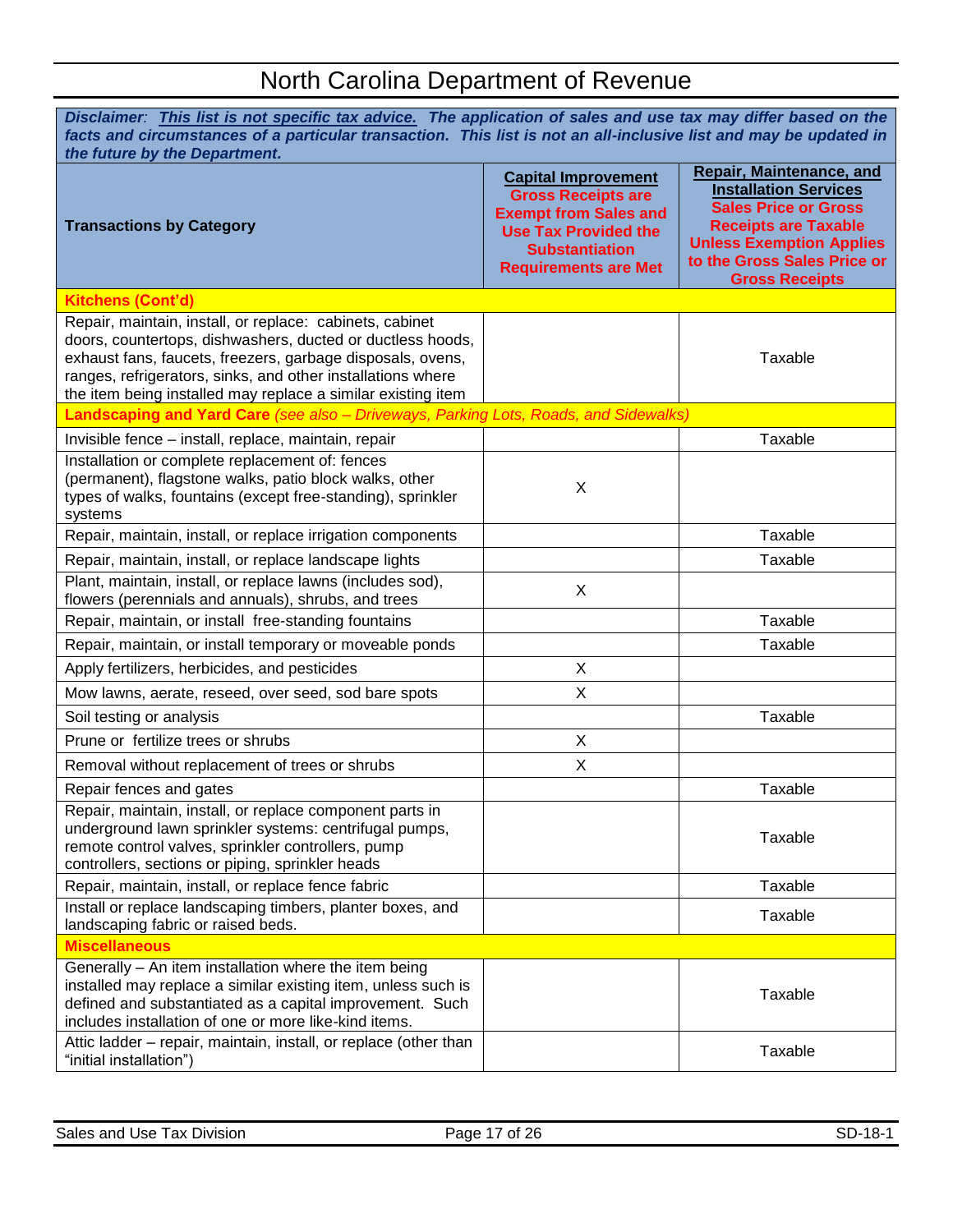| Disclaimer: This list is not specific tax advice. The application of sales and use tax may differ based on the                                                       |                                                                                                                                                                                |                                                                                                                                                                                                                          |  |
|----------------------------------------------------------------------------------------------------------------------------------------------------------------------|--------------------------------------------------------------------------------------------------------------------------------------------------------------------------------|--------------------------------------------------------------------------------------------------------------------------------------------------------------------------------------------------------------------------|--|
| facts and circumstances of a particular transaction. This list is not an all-inclusive list and may be updated in                                                    |                                                                                                                                                                                |                                                                                                                                                                                                                          |  |
| the future by the Department.<br><b>Transactions by Category</b>                                                                                                     | <b>Capital Improvement</b><br><b>Gross Receipts are</b><br><b>Exempt from Sales and</b><br><b>Use Tax Provided the</b><br><b>Substantiation</b><br><b>Requirements are Met</b> | <b>Repair, Maintenance, and</b><br><b>Installation Services</b><br><b>Sales Price or Gross</b><br><b>Receipts are Taxable</b><br><b>Unless Exemption Applies</b><br>to the Gross Sales Price or<br><b>Gross Receipts</b> |  |
| <b>Miscellaneous (Cont'd)</b>                                                                                                                                        |                                                                                                                                                                                |                                                                                                                                                                                                                          |  |
| Central vacuum system - "initial installation," installation, or<br>replacement of entire system                                                                     | X                                                                                                                                                                              |                                                                                                                                                                                                                          |  |
| Central vacuum system - repair, maintain, install or replace<br>a component part                                                                                     |                                                                                                                                                                                | Taxable                                                                                                                                                                                                                  |  |
| Construction sites - temporary heat, electric, plumbing<br>(provided such are not free-standing)                                                                     | X                                                                                                                                                                              |                                                                                                                                                                                                                          |  |
| Custom closets - repair, maintain, install, or replace (other<br>than "initial installation")                                                                        |                                                                                                                                                                                | Taxable                                                                                                                                                                                                                  |  |
| Demolition of a building or structure                                                                                                                                | X                                                                                                                                                                              |                                                                                                                                                                                                                          |  |
| Debris removal from construction sites, dumpsters, and<br>other structures                                                                                           | X                                                                                                                                                                              | Exempt                                                                                                                                                                                                                   |  |
| Dog station install, replace, repair, maintain                                                                                                                       |                                                                                                                                                                                | Taxable                                                                                                                                                                                                                  |  |
| Dog station "initial installation"                                                                                                                                   | X                                                                                                                                                                              |                                                                                                                                                                                                                          |  |
| Epoxy coatings - apply on real property                                                                                                                              | X                                                                                                                                                                              |                                                                                                                                                                                                                          |  |
| Elevators - "initial installation" or complete replacement                                                                                                           | X                                                                                                                                                                              |                                                                                                                                                                                                                          |  |
| Escalator - "initial installation" or complete replacement                                                                                                           | Χ                                                                                                                                                                              |                                                                                                                                                                                                                          |  |
| Elevators and escalators - repair, maintain, install, or<br>replace a component part                                                                                 |                                                                                                                                                                                | Taxable                                                                                                                                                                                                                  |  |
| Fire sprinkler system connected to water supply systems -<br>installation or replacement                                                                             | X                                                                                                                                                                              |                                                                                                                                                                                                                          |  |
| Fire sprinkler system connected to water supply systems -<br>repair, maintain, install, or replace component parts                                                   |                                                                                                                                                                                | Taxable                                                                                                                                                                                                                  |  |
| Fire or smoke detectors - "initial installation"                                                                                                                     | X                                                                                                                                                                              |                                                                                                                                                                                                                          |  |
| Fire or smoke detectors - install, replace, repair, maintain                                                                                                         |                                                                                                                                                                                | Taxable                                                                                                                                                                                                                  |  |
| Replace, maintain, or repair gas pumps/dispensers                                                                                                                    |                                                                                                                                                                                | Taxable                                                                                                                                                                                                                  |  |
| Install a plastic vapor barrier                                                                                                                                      |                                                                                                                                                                                | Taxable                                                                                                                                                                                                                  |  |
| Fire, water, and wind damage (*see appropriate section for<br>work performed)                                                                                        | $X^*$                                                                                                                                                                          | Taxable*                                                                                                                                                                                                                 |  |
| Cleaning of tangible property including where the service is<br>related to fire, water, and wind damage                                                              |                                                                                                                                                                                | Taxable                                                                                                                                                                                                                  |  |
| Hurricane shutters - repair, maintain, install, or replace for<br>existing real property                                                                             |                                                                                                                                                                                | Taxable                                                                                                                                                                                                                  |  |
| Insulation - "initial installation"                                                                                                                                  | X                                                                                                                                                                              |                                                                                                                                                                                                                          |  |
| Insulation - repair, maintain, or install - generally                                                                                                                |                                                                                                                                                                                | Taxable                                                                                                                                                                                                                  |  |
| Installation or replacement of: attic fans (portable),<br>independent smoke, heat, or carbon monoxide detectors,<br>mail boxes (installed on wall or post), flagpole |                                                                                                                                                                                | Taxable                                                                                                                                                                                                                  |  |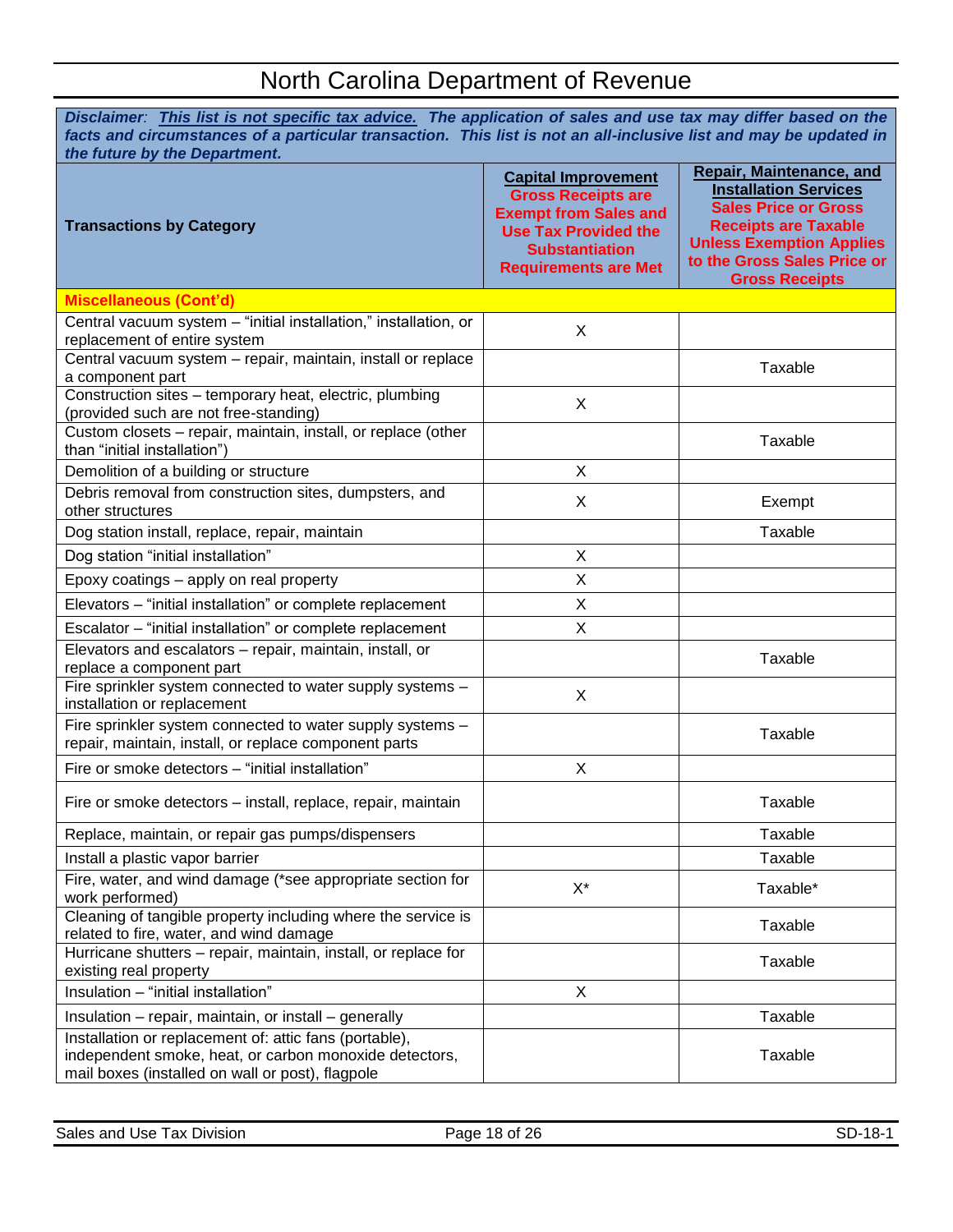| Disclaimer: <b>This list is not specific tax advice.</b> The application of sales and use tax may differ based on the                                                                               |                                                                                                                                                                                |                                                                                                                                                                                                                          |  |
|-----------------------------------------------------------------------------------------------------------------------------------------------------------------------------------------------------|--------------------------------------------------------------------------------------------------------------------------------------------------------------------------------|--------------------------------------------------------------------------------------------------------------------------------------------------------------------------------------------------------------------------|--|
| facts and circumstances of a particular transaction. This list is not an all-inclusive list and may be updated in                                                                                   |                                                                                                                                                                                |                                                                                                                                                                                                                          |  |
| the future by the Department.<br><b>Transactions by Category</b>                                                                                                                                    | <b>Capital Improvement</b><br><b>Gross Receipts are</b><br><b>Exempt from Sales and</b><br><b>Use Tax Provided the</b><br><b>Substantiation</b><br><b>Requirements are Met</b> | <b>Repair, Maintenance, and</b><br><b>Installation Services</b><br><b>Sales Price or Gross</b><br><b>Receipts are Taxable</b><br><b>Unless Exemption Applies</b><br>to the Gross Sales Price or<br><b>Gross Receipts</b> |  |
| <b>Miscellaneous (Cont'd)</b>                                                                                                                                                                       |                                                                                                                                                                                |                                                                                                                                                                                                                          |  |
| Mailbox - repair, maintain, install, replace (other than<br>"initial installation"                                                                                                                  |                                                                                                                                                                                | Taxable                                                                                                                                                                                                                  |  |
| Playset - repair, maintain, install, or replace (generally<br>other than "initial installation")                                                                                                    |                                                                                                                                                                                | Taxable                                                                                                                                                                                                                  |  |
| Satellite dishes - repair, maintain, install, or replace                                                                                                                                            |                                                                                                                                                                                | Taxable                                                                                                                                                                                                                  |  |
| Reconstruction of damaged real property (other than a<br>single repair, maintenance, and installation service)                                                                                      | X                                                                                                                                                                              |                                                                                                                                                                                                                          |  |
| Storage shed constructed on-site attached to foundation                                                                                                                                             | X                                                                                                                                                                              |                                                                                                                                                                                                                          |  |
| Storage shed (pre-fabricated) placed on skids, ground, or<br>otherwise not attached to a permanent foundation (sales of<br>pre-fabricated storage sheds are sales of tangible personal<br>property) |                                                                                                                                                                                | Taxable<br>(Separately Stated Installation Charges Identified as<br>Such on the Invoice or Documentation Given to the Real<br>Property Contractor at the Time of the Sale are Exempt)                                    |  |
| Storage tanks - repair, maintain, install, or replace (other<br>than install or replace septic tanks)                                                                                               |                                                                                                                                                                                | Taxable                                                                                                                                                                                                                  |  |
| Trash can installation to real property                                                                                                                                                             |                                                                                                                                                                                | Taxable                                                                                                                                                                                                                  |  |
| Vaults - that are enclosed with walls or other material and<br>become part of a building or structure                                                                                               | X                                                                                                                                                                              |                                                                                                                                                                                                                          |  |
| Water fountain for human consumption (wall or floor<br>mounted - other than "initial installation")                                                                                                 |                                                                                                                                                                                | Taxable                                                                                                                                                                                                                  |  |
| <b>Moving Services</b>                                                                                                                                                                              |                                                                                                                                                                                |                                                                                                                                                                                                                          |  |
| Service for hire to transport or relocate a person's existing<br>belongings to or from any destination                                                                                              |                                                                                                                                                                                | Exempt                                                                                                                                                                                                                   |  |
| <b>Painting or Wallpapering</b>                                                                                                                                                                     |                                                                                                                                                                                |                                                                                                                                                                                                                          |  |
| Painting real property generally (cabinets, decks, doors,<br>floors, shutters, porches, walls, etc.)                                                                                                | X                                                                                                                                                                              |                                                                                                                                                                                                                          |  |
| Painting that is incidental to repair, maintenance, and<br>installation services                                                                                                                    |                                                                                                                                                                                | Taxable                                                                                                                                                                                                                  |  |
| Wallpapering real property                                                                                                                                                                          | X                                                                                                                                                                              |                                                                                                                                                                                                                          |  |
| <b>Patios</b>                                                                                                                                                                                       |                                                                                                                                                                                |                                                                                                                                                                                                                          |  |
| Installation or complete replacement of: blacktop patios,<br>concrete patios, flagstone patios, block patios, brick patios,<br>wood patios                                                          | X                                                                                                                                                                              |                                                                                                                                                                                                                          |  |
| Waterproofing, staining, or painting existing patios, new<br>patios, or replacement patios                                                                                                          | X                                                                                                                                                                              |                                                                                                                                                                                                                          |  |
| Repair or patch holes or cracks                                                                                                                                                                     |                                                                                                                                                                                | Taxable                                                                                                                                                                                                                  |  |
| Replace sections of concrete patios (other than cracks,<br>holes, and similar issues)                                                                                                               |                                                                                                                                                                                | Taxable                                                                                                                                                                                                                  |  |
| Replacement of blocks and flagstones                                                                                                                                                                |                                                                                                                                                                                | Taxable                                                                                                                                                                                                                  |  |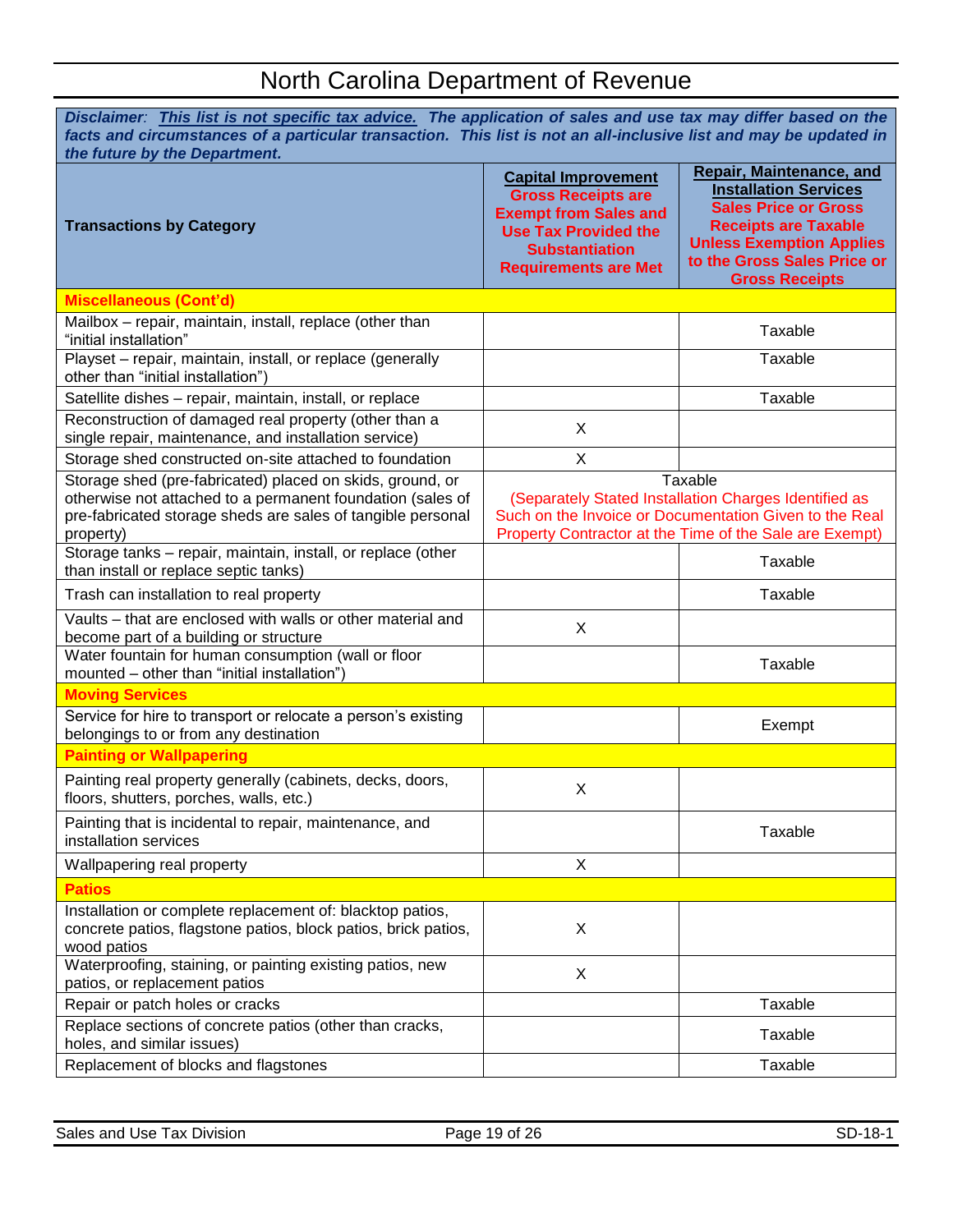| Disclaimer: <i>This list is not specific tax advice</i> . The application of sales and use tax may differ based on the                                                                                  |                                                                                                                                                                                |                                                                                                                                                                                                                          |
|---------------------------------------------------------------------------------------------------------------------------------------------------------------------------------------------------------|--------------------------------------------------------------------------------------------------------------------------------------------------------------------------------|--------------------------------------------------------------------------------------------------------------------------------------------------------------------------------------------------------------------------|
| facts and circumstances of a particular transaction. This list is not an all-inclusive list and may be updated in<br>the future by the Department.                                                      |                                                                                                                                                                                |                                                                                                                                                                                                                          |
| <b>Transactions by Category</b>                                                                                                                                                                         | <b>Capital Improvement</b><br><b>Gross Receipts are</b><br><b>Exempt from Sales and</b><br><b>Use Tax Provided the</b><br><b>Substantiation</b><br><b>Requirements are Met</b> | <b>Repair, Maintenance, and</b><br><b>Installation Services</b><br><b>Sales Price or Gross</b><br><b>Receipts are Taxable</b><br><b>Unless Exemption Applies</b><br>to the Gross Sales Price or<br><b>Gross Receipts</b> |
| <b>Pest Related Services</b>                                                                                                                                                                            |                                                                                                                                                                                |                                                                                                                                                                                                                          |
| Pest control services (application of pesticides to real<br>property) including service contracts where the purpose<br>and obligation of the contract is to apply pesticide to real<br>property         |                                                                                                                                                                                | Exempt                                                                                                                                                                                                                   |
| Heat treatment to remove bed bugs                                                                                                                                                                       |                                                                                                                                                                                | Exempt                                                                                                                                                                                                                   |
| Removal of pests, wildlife, and other animals from real<br>property (removal services)                                                                                                                  |                                                                                                                                                                                | Exempt                                                                                                                                                                                                                   |
| Remove and install insulation impregnated with an<br>insecticide (i.e., a product must have EPA Pesticide<br><b>Registration Number)</b>                                                                |                                                                                                                                                                                | Taxable                                                                                                                                                                                                                  |
| Moisture control, service performed that is the actual<br>removal of water from crawlspace (does not include<br>installation of moisture control (vapor) barrier in existing<br>crawlspace)             |                                                                                                                                                                                | Exempt                                                                                                                                                                                                                   |
| Remove and replace existing insulation and apply pesticide<br>to real property for the treatment of pests                                                                                               |                                                                                                                                                                                | Exempt                                                                                                                                                                                                                   |
| Install moisture (vapor) control barrier in existing<br>crawlspace                                                                                                                                      |                                                                                                                                                                                | Taxable                                                                                                                                                                                                                  |
| <b>Painting Real Property</b>                                                                                                                                                                           |                                                                                                                                                                                |                                                                                                                                                                                                                          |
| Exterior painting of buildings and structures                                                                                                                                                           |                                                                                                                                                                                | Exempt                                                                                                                                                                                                                   |
| Existing signs attached to real property                                                                                                                                                                |                                                                                                                                                                                | Exempt                                                                                                                                                                                                                   |
| Painting signage on real property                                                                                                                                                                       |                                                                                                                                                                                | Exempt                                                                                                                                                                                                                   |
| Painting fire hydrants                                                                                                                                                                                  |                                                                                                                                                                                | Exempt                                                                                                                                                                                                                   |
| Painting water towers                                                                                                                                                                                   |                                                                                                                                                                                | Exempt                                                                                                                                                                                                                   |
| Painting interior rooms and walls where such is not<br>incidental to repair, maintenance, and installation services                                                                                     |                                                                                                                                                                                | Exempt                                                                                                                                                                                                                   |
| <b>Plumbing - Piping</b>                                                                                                                                                                                |                                                                                                                                                                                |                                                                                                                                                                                                                          |
| New additions (expansions) to piping system (includes a<br>change in the design of plumbing that adjusts the size or<br>capacity where a permit is required under the NC State<br><b>Building Code)</b> | X                                                                                                                                                                              |                                                                                                                                                                                                                          |
| Backflow testing (safety requirement to prevent<br>contamination), other than to maintain the backflow                                                                                                  |                                                                                                                                                                                | Exempt                                                                                                                                                                                                                   |
| Repair or maintain backflow                                                                                                                                                                             |                                                                                                                                                                                | Taxable                                                                                                                                                                                                                  |
| Excavation required for installation or complete<br>replacement of piping systems                                                                                                                       | X                                                                                                                                                                              |                                                                                                                                                                                                                          |
| Repair of pipes or fittings                                                                                                                                                                             |                                                                                                                                                                                | Taxable                                                                                                                                                                                                                  |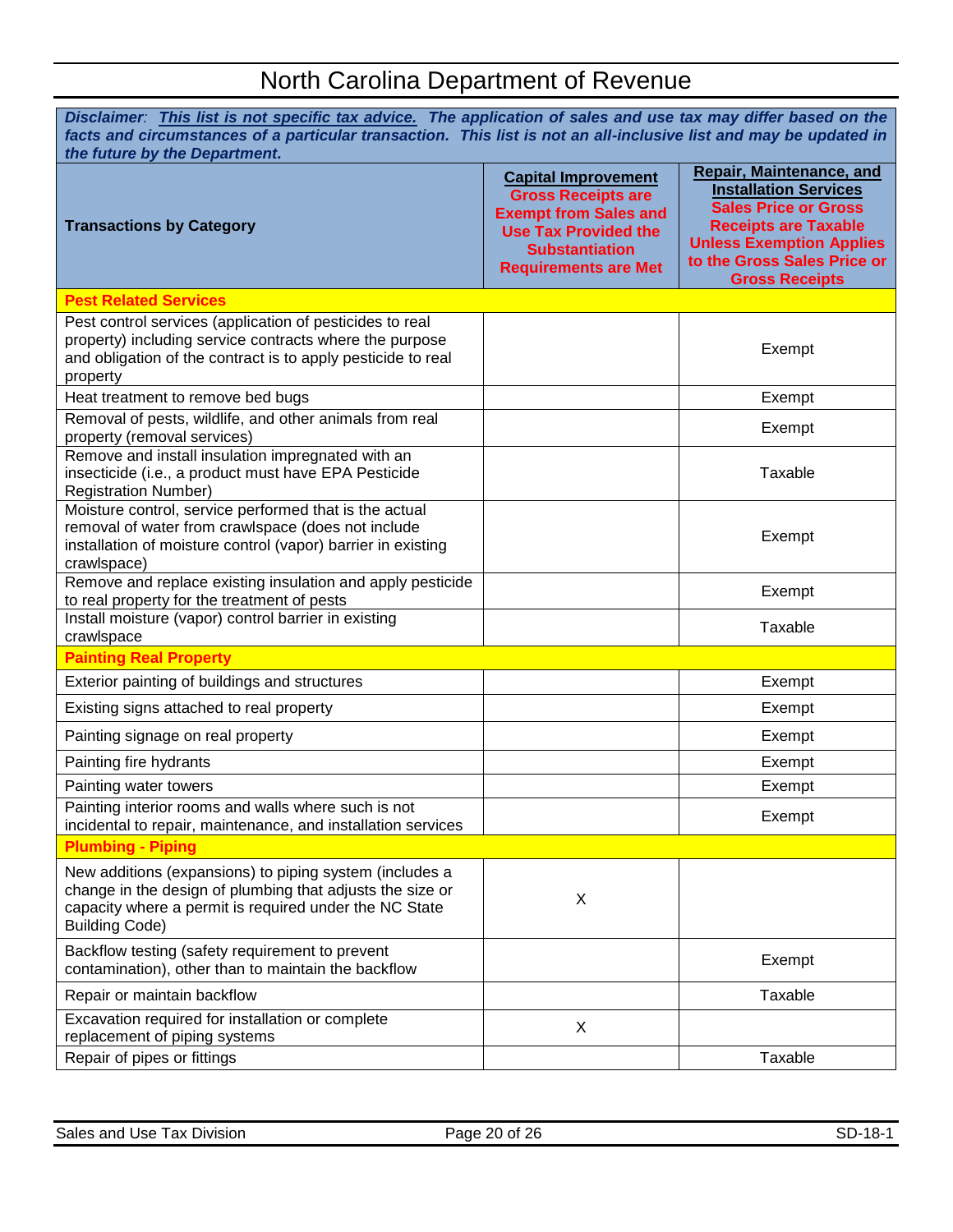| Disclaimer: This list is not specific tax advice. The application of sales and use tax may differ based on the                                                                                                                                                                                           |                                                                                                                                                                                |                                                                                                                                                                                                                          |
|----------------------------------------------------------------------------------------------------------------------------------------------------------------------------------------------------------------------------------------------------------------------------------------------------------|--------------------------------------------------------------------------------------------------------------------------------------------------------------------------------|--------------------------------------------------------------------------------------------------------------------------------------------------------------------------------------------------------------------------|
| facts and circumstances of a particular transaction. This list is not an all-inclusive list and may be updated in<br>the future by the Department.                                                                                                                                                       |                                                                                                                                                                                |                                                                                                                                                                                                                          |
| <b>Transactions by Category</b>                                                                                                                                                                                                                                                                          | <b>Capital Improvement</b><br><b>Gross Receipts are</b><br><b>Exempt from Sales and</b><br><b>Use Tax Provided the</b><br><b>Substantiation</b><br><b>Requirements are Met</b> | <b>Repair, Maintenance, and</b><br><b>Installation Services</b><br><b>Sales Price or Gross</b><br><b>Receipts are Taxable</b><br><b>Unless Exemption Applies</b><br>to the Gross Sales Price or<br><b>Gross Receipts</b> |
| <b>Plumbing - Piping (Cont'd)</b>                                                                                                                                                                                                                                                                        |                                                                                                                                                                                |                                                                                                                                                                                                                          |
| Repair, maintain, install water softeners and well pumps                                                                                                                                                                                                                                                 |                                                                                                                                                                                | Taxable                                                                                                                                                                                                                  |
| Water wells - install, replace, or drill deeper                                                                                                                                                                                                                                                          | X                                                                                                                                                                              |                                                                                                                                                                                                                          |
| Repair, maintain, or replace: air chambers, cabinets, relief<br>valves, shutoff valves, storage tanks (other than replace<br>septic tank), traps                                                                                                                                                         |                                                                                                                                                                                | Taxable                                                                                                                                                                                                                  |
| Thawing frozen pipes                                                                                                                                                                                                                                                                                     |                                                                                                                                                                                | Taxable                                                                                                                                                                                                                  |
| Installation of whole-house water filtration system (unless<br>permit under the NC State Building Code required)                                                                                                                                                                                         |                                                                                                                                                                                | Taxable                                                                                                                                                                                                                  |
| "Initial installation" of whole-house water filtration system                                                                                                                                                                                                                                            | X                                                                                                                                                                              |                                                                                                                                                                                                                          |
| Installation of under sink water filtration system                                                                                                                                                                                                                                                       |                                                                                                                                                                                | Taxable                                                                                                                                                                                                                  |
| Unclog main drain pipes, water lines, and various plumbing<br>fixtures, including snaking and hydro jetting                                                                                                                                                                                              |                                                                                                                                                                                | Taxable                                                                                                                                                                                                                  |
| Stop water leaks                                                                                                                                                                                                                                                                                         |                                                                                                                                                                                | Taxable                                                                                                                                                                                                                  |
| <b>Plumbing - Sinks</b>                                                                                                                                                                                                                                                                                  |                                                                                                                                                                                |                                                                                                                                                                                                                          |
| "Initial installation" of sinks and sink fittings                                                                                                                                                                                                                                                        | Χ                                                                                                                                                                              |                                                                                                                                                                                                                          |
| Replacement of sinks and sink fittings                                                                                                                                                                                                                                                                   |                                                                                                                                                                                | Taxable                                                                                                                                                                                                                  |
| Repair, maintain, or replace a component part: aerators,<br>bottom cages, couplings, diverter assemblies,<br>escutcheons, faucets, handles, handle assemblies, hose<br>assemblies, hose guides, inlet seals, locknuts, connectors,<br>packing nuts, seats, spouts, spray heads, stems, traps,<br>wasners |                                                                                                                                                                                | Taxable                                                                                                                                                                                                                  |
| Unclog sink drains                                                                                                                                                                                                                                                                                       |                                                                                                                                                                                | Taxable                                                                                                                                                                                                                  |
| <b>Plumbing - Toilets</b>                                                                                                                                                                                                                                                                                |                                                                                                                                                                                |                                                                                                                                                                                                                          |
| "Initial installation" of toilets and fittings                                                                                                                                                                                                                                                           | X                                                                                                                                                                              |                                                                                                                                                                                                                          |
| Replacement of toilets and fittings                                                                                                                                                                                                                                                                      |                                                                                                                                                                                | Taxable                                                                                                                                                                                                                  |
| Repair, maintain, install, or replace a component part: float<br>arms/balls, flush handles, guide arms, inlet valves, lift<br>wires, plungers, tank balls, tank drains, toilet seals, toilet<br>seats, trip sleeves, tubes, valve seats, washers                                                         |                                                                                                                                                                                | Taxable                                                                                                                                                                                                                  |
| Unclog toilet                                                                                                                                                                                                                                                                                            |                                                                                                                                                                                | Taxable                                                                                                                                                                                                                  |
| <b>Plumbing - Tubs and Showers</b>                                                                                                                                                                                                                                                                       |                                                                                                                                                                                |                                                                                                                                                                                                                          |
| "Initial installation" (including fittings) of: shower stalls, tubs,<br>tub enclosures                                                                                                                                                                                                                   | X                                                                                                                                                                              |                                                                                                                                                                                                                          |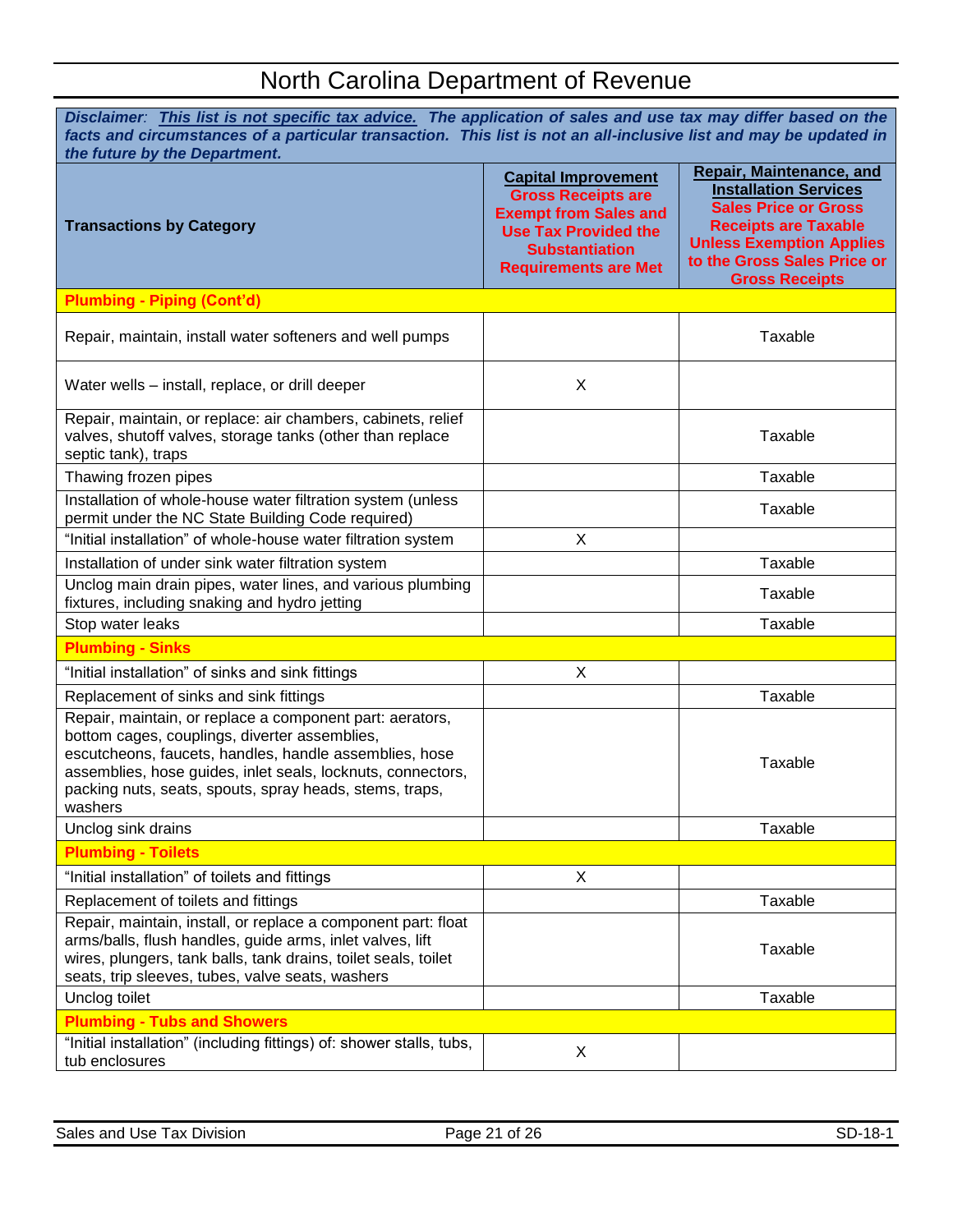| Disclaimer: <b>This list is not specific tax advice.</b> The application of sales and use tax may differ based on the                                                                                                                                                                                                                                                                                              |                                                                                                                                                                                |                                                                                                                                                                                                                          |
|--------------------------------------------------------------------------------------------------------------------------------------------------------------------------------------------------------------------------------------------------------------------------------------------------------------------------------------------------------------------------------------------------------------------|--------------------------------------------------------------------------------------------------------------------------------------------------------------------------------|--------------------------------------------------------------------------------------------------------------------------------------------------------------------------------------------------------------------------|
| facts and circumstances of a particular transaction. This list is not an all-inclusive list and may be updated in<br>the future by the Department.                                                                                                                                                                                                                                                                 |                                                                                                                                                                                |                                                                                                                                                                                                                          |
| <b>Transactions by Category</b>                                                                                                                                                                                                                                                                                                                                                                                    | <b>Capital Improvement</b><br><b>Gross Receipts are</b><br><b>Exempt from Sales and</b><br><b>Use Tax Provided the</b><br><b>Substantiation</b><br><b>Requirements are Met</b> | <b>Repair, Maintenance, and</b><br><b>Installation Services</b><br><b>Sales Price or Gross</b><br><b>Receipts are Taxable</b><br><b>Unless Exemption Applies</b><br>to the Gross Sales Price or<br><b>Gross Receipts</b> |
| <b>Plumbing - Tubs and Showers (Cont'd)</b>                                                                                                                                                                                                                                                                                                                                                                        |                                                                                                                                                                                |                                                                                                                                                                                                                          |
| Repair, maintain, replace or install (including necessary<br>fittings) of: shower stalls, shower enclosures, tubs, tub<br>enclosures                                                                                                                                                                                                                                                                               |                                                                                                                                                                                | Taxable                                                                                                                                                                                                                  |
| Repair, maintain, install, or replace a component part:<br>automatic diverters, cartridges, ears, faucets, faucet heads,<br>handles, red flats, retainer clips, shower bases, shower<br>heads, stems, stop tubes, traps, washers                                                                                                                                                                                   |                                                                                                                                                                                | Taxable                                                                                                                                                                                                                  |
| Unclog tub and/or shower drains                                                                                                                                                                                                                                                                                                                                                                                    |                                                                                                                                                                                | Taxable                                                                                                                                                                                                                  |
| <b>Removal Services</b>                                                                                                                                                                                                                                                                                                                                                                                            |                                                                                                                                                                                |                                                                                                                                                                                                                          |
| Asbestos removal                                                                                                                                                                                                                                                                                                                                                                                                   |                                                                                                                                                                                | Exempt                                                                                                                                                                                                                   |
| Removal of waste, trash, debris, grease, snow, and other<br>similar items from real property.                                                                                                                                                                                                                                                                                                                      |                                                                                                                                                                                | Exempt                                                                                                                                                                                                                   |
| Dehumidification of real property                                                                                                                                                                                                                                                                                                                                                                                  |                                                                                                                                                                                | Exempt                                                                                                                                                                                                                   |
| Extraction of water from real property                                                                                                                                                                                                                                                                                                                                                                             |                                                                                                                                                                                | Exempt                                                                                                                                                                                                                   |
| Haul away debris                                                                                                                                                                                                                                                                                                                                                                                                   |                                                                                                                                                                                | Exempt                                                                                                                                                                                                                   |
| Household and commercial trash collection services                                                                                                                                                                                                                                                                                                                                                                 |                                                                                                                                                                                | Exempt                                                                                                                                                                                                                   |
| Other removal services generally for real property                                                                                                                                                                                                                                                                                                                                                                 |                                                                                                                                                                                | Exempt                                                                                                                                                                                                                   |
| <b>Roofs and Roofing Materials</b>                                                                                                                                                                                                                                                                                                                                                                                 |                                                                                                                                                                                |                                                                                                                                                                                                                          |
| Installation of roofing systems                                                                                                                                                                                                                                                                                                                                                                                    | X                                                                                                                                                                              |                                                                                                                                                                                                                          |
| Complete replacement of roofing systems                                                                                                                                                                                                                                                                                                                                                                            | X                                                                                                                                                                              |                                                                                                                                                                                                                          |
| Application of roof coating to existing roofs                                                                                                                                                                                                                                                                                                                                                                      |                                                                                                                                                                                | Taxable                                                                                                                                                                                                                  |
| Repair, maintain, or replace (other than complete<br>replacement) all types of roofs or roofing materials (asphalt,<br>shingle, slate, tile, built-up, metal, single ply)                                                                                                                                                                                                                                          |                                                                                                                                                                                | Taxable                                                                                                                                                                                                                  |
| Sealing roof vents                                                                                                                                                                                                                                                                                                                                                                                                 |                                                                                                                                                                                | Taxable                                                                                                                                                                                                                  |
| Repair, maintain, or replace the following items or<br>accessories: copings, cornices, drip edges, electric heating<br>tape, expansion joints, flashings (all types), gravel stops<br>and fascia, heating cables, louvers and screens, metal or<br>composition valleys, metal ornaments, metal stacks, rain<br>and draft deflectors, shingles (all types), skylights and<br>scuttles, snow guards, and snow slides |                                                                                                                                                                                | Taxable                                                                                                                                                                                                                  |
| <b>Security Systems</b>                                                                                                                                                                                                                                                                                                                                                                                            |                                                                                                                                                                                |                                                                                                                                                                                                                          |
| "Initial installation" of security system                                                                                                                                                                                                                                                                                                                                                                          | X                                                                                                                                                                              |                                                                                                                                                                                                                          |
| Repair, maintain, install, or replace security system for<br>existing real property                                                                                                                                                                                                                                                                                                                                |                                                                                                                                                                                | Taxable                                                                                                                                                                                                                  |
| Repair, maintain, install, or replace a component part or an<br>accessory of any security system                                                                                                                                                                                                                                                                                                                   |                                                                                                                                                                                | Taxable                                                                                                                                                                                                                  |

Sales and Use Tax Division **Page 22 of 26** SD-18-1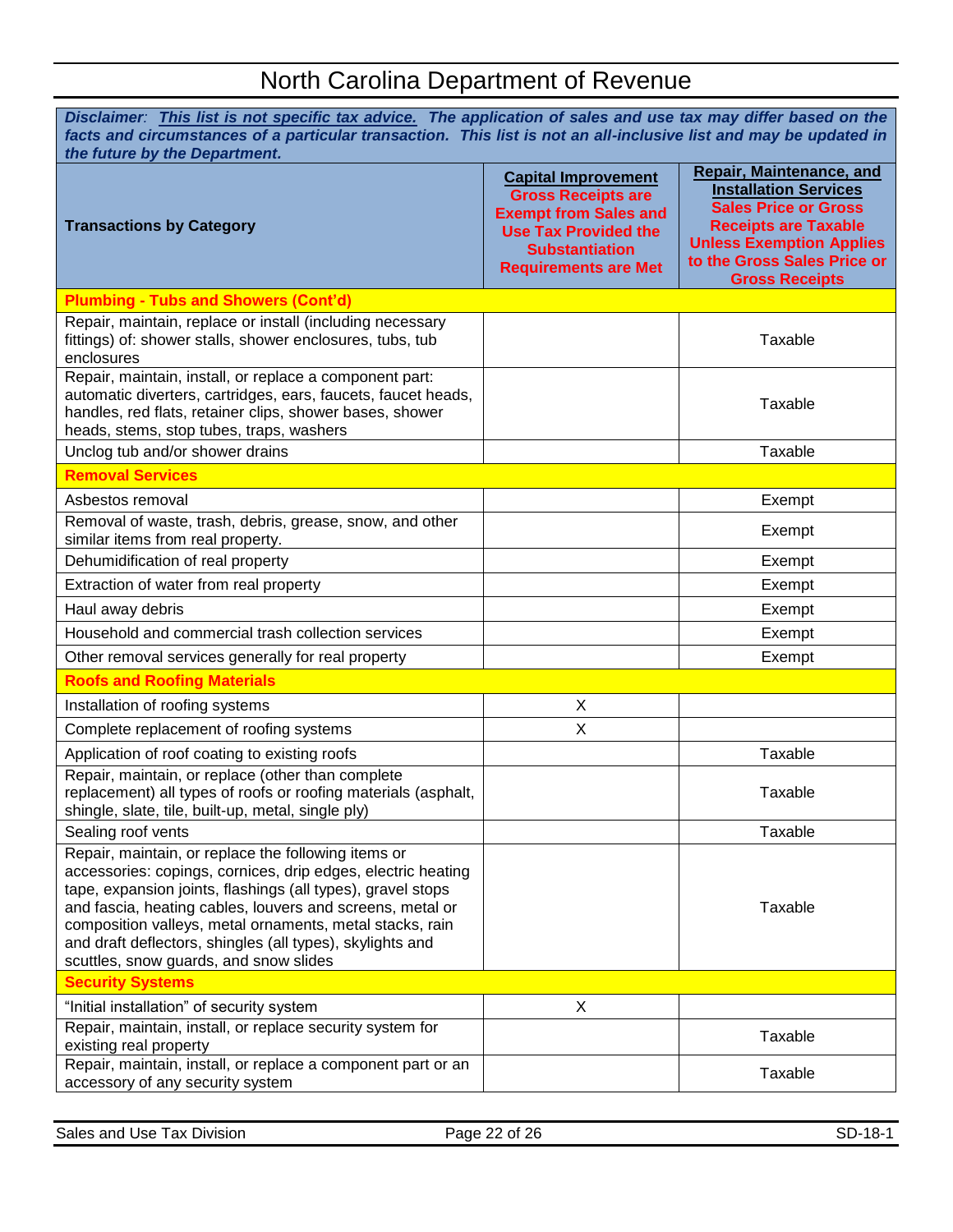| Disclaimer: This list is not specific tax advice. The application of sales and use tax may differ based on the                                                                      |                                                                                                                                                                                |                                                                                                                                                                                                                          |
|-------------------------------------------------------------------------------------------------------------------------------------------------------------------------------------|--------------------------------------------------------------------------------------------------------------------------------------------------------------------------------|--------------------------------------------------------------------------------------------------------------------------------------------------------------------------------------------------------------------------|
| facts and circumstances of a particular transaction. This list is not an all-inclusive list and may be updated in                                                                   |                                                                                                                                                                                |                                                                                                                                                                                                                          |
| the future by the Department.<br><b>Transactions by Category</b>                                                                                                                    | <b>Capital Improvement</b><br><b>Gross Receipts are</b><br><b>Exempt from Sales and</b><br><b>Use Tax Provided the</b><br><b>Substantiation</b><br><b>Requirements are Met</b> | <b>Repair, Maintenance, and</b><br><b>Installation Services</b><br><b>Sales Price or Gross</b><br><b>Receipts are Taxable</b><br><b>Unless Exemption Applies</b><br>to the Gross Sales Price or<br><b>Gross Receipts</b> |
| <b>Septic, Septage, and Sewer Systems</b>                                                                                                                                           |                                                                                                                                                                                |                                                                                                                                                                                                                          |
| <b>Excavation for installation</b>                                                                                                                                                  | X                                                                                                                                                                              |                                                                                                                                                                                                                          |
| "Initial installation" of septic system: distribution boxes, dry<br>wells, grease traps, leach fields, lines, seepage pits, septic<br>tanks                                         | X                                                                                                                                                                              |                                                                                                                                                                                                                          |
| Clean or pump out septic tank or grease trap                                                                                                                                        |                                                                                                                                                                                | Exempt                                                                                                                                                                                                                   |
| Replacement or installation of a septic tank or septic tank<br>system                                                                                                               | X                                                                                                                                                                              |                                                                                                                                                                                                                          |
| Repair, maintain, or replace a component part: distribution<br>boxes, dry wells, grease traps, leach fields, lines, pump,<br>seepage pits                                           |                                                                                                                                                                                | Taxable                                                                                                                                                                                                                  |
| Removal of septage from portable toilets                                                                                                                                            |                                                                                                                                                                                | Taxable                                                                                                                                                                                                                  |
| Removal of septage from boats, aircraft, trains, and motor<br>vehicles                                                                                                              |                                                                                                                                                                                | Exempt                                                                                                                                                                                                                   |
| <b>Signage</b>                                                                                                                                                                      |                                                                                                                                                                                |                                                                                                                                                                                                                          |
| Traffic signs (single sign and pole)                                                                                                                                                |                                                                                                                                                                                | Taxable                                                                                                                                                                                                                  |
| "Initial installation" of signs on a building, structure, or<br>fixture on land, including a billboard                                                                              | X                                                                                                                                                                              |                                                                                                                                                                                                                          |
| Repair, maintain, replace painted lettering or painted<br>signage on a building, structure, or fixture on land                                                                      | X                                                                                                                                                                              |                                                                                                                                                                                                                          |
| Repair, maintain, or replace signage (other than painting)                                                                                                                          |                                                                                                                                                                                | Taxable                                                                                                                                                                                                                  |
| <b>Stairs</b>                                                                                                                                                                       |                                                                                                                                                                                |                                                                                                                                                                                                                          |
| Eliminate squeaks                                                                                                                                                                   |                                                                                                                                                                                | Taxable                                                                                                                                                                                                                  |
| Tighten loose balusters                                                                                                                                                             |                                                                                                                                                                                | Taxable                                                                                                                                                                                                                  |
| Repair, maintain, or replace: balusters, handrails, newels,<br>risers, termite damage, treads, wet and dry rot, stair boards                                                        |                                                                                                                                                                                | Taxable                                                                                                                                                                                                                  |
| <b>Sump Pumps</b>                                                                                                                                                                   |                                                                                                                                                                                |                                                                                                                                                                                                                          |
| Dig sump pump holes                                                                                                                                                                 | Χ                                                                                                                                                                              |                                                                                                                                                                                                                          |
| "Initial installation" of permanent sump pumps                                                                                                                                      | X                                                                                                                                                                              |                                                                                                                                                                                                                          |
| Repair, maintain, or install permanent sump pumps for<br>existing real property                                                                                                     |                                                                                                                                                                                | Taxable                                                                                                                                                                                                                  |
| Replace or install portable sump pumps for existing real                                                                                                                            |                                                                                                                                                                                | Taxable                                                                                                                                                                                                                  |
| property<br>Repair, maintain, or replace (in permanent or portable<br>sump pumps): floats, electrical cords, motors, piping and<br>connectors, pump suction heads, shutoff switches |                                                                                                                                                                                | Taxable                                                                                                                                                                                                                  |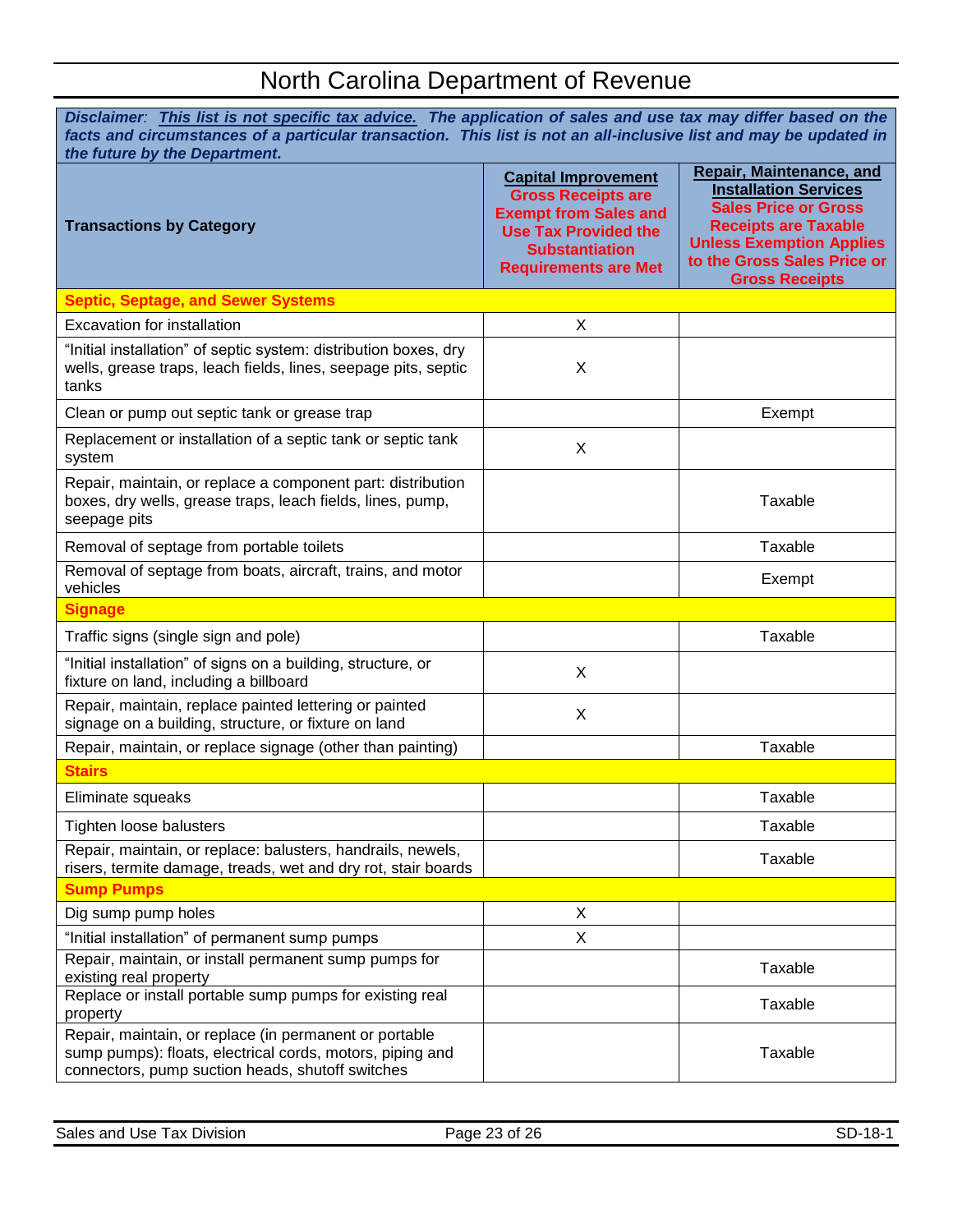| Disclaimer: This list is not specific tax advice. The application of sales and use tax may differ based on the                                                                                       |                                                                                                                                                                                |                                                                                                                                                                                                                          |
|------------------------------------------------------------------------------------------------------------------------------------------------------------------------------------------------------|--------------------------------------------------------------------------------------------------------------------------------------------------------------------------------|--------------------------------------------------------------------------------------------------------------------------------------------------------------------------------------------------------------------------|
| facts and circumstances of a particular transaction. This list is not an all-inclusive list and may be updated in<br>the future by the Department.                                                   |                                                                                                                                                                                |                                                                                                                                                                                                                          |
| <b>Transactions by Category</b>                                                                                                                                                                      | <b>Capital Improvement</b><br><b>Gross Receipts are</b><br><b>Exempt from Sales and</b><br><b>Use Tax Provided the</b><br><b>Substantiation</b><br><b>Requirements are Met</b> | <b>Repair, Maintenance, and</b><br><b>Installation Services</b><br><b>Sales Price or Gross</b><br><b>Receipts are Taxable</b><br><b>Unless Exemption Applies</b><br>to the Gross Sales Price or<br><b>Gross Receipts</b> |
| <b>Swimming Pools</b>                                                                                                                                                                                |                                                                                                                                                                                |                                                                                                                                                                                                                          |
| Installation of in-ground swimming pool, including<br>excavation work completed in connection with the<br>installation                                                                               | X                                                                                                                                                                              |                                                                                                                                                                                                                          |
| Clean in-ground swimming pool walls or liner, vacuum in-<br>ground pool to remove leaves or other debris                                                                                             |                                                                                                                                                                                | Taxable                                                                                                                                                                                                                  |
| Replacement of liner for in-ground swimming pool                                                                                                                                                     |                                                                                                                                                                                | Taxable                                                                                                                                                                                                                  |
| Replaster and/or retile in-ground swimming pool                                                                                                                                                      |                                                                                                                                                                                | Taxable                                                                                                                                                                                                                  |
| Repair, maintain, or replace the heater for in-ground<br>swimming pool                                                                                                                               |                                                                                                                                                                                | Taxable                                                                                                                                                                                                                  |
| Installation or replacement of: above ground swimming<br>pool including pumps, filters, heater for above ground<br>swimming pool                                                                     |                                                                                                                                                                                | Taxable                                                                                                                                                                                                                  |
| Repair or maintenance of above ground swimming pool,<br>including: clean, liner, pump, and heaters                                                                                                   |                                                                                                                                                                                | Taxable                                                                                                                                                                                                                  |
| <b>Utilities</b>                                                                                                                                                                                     |                                                                                                                                                                                |                                                                                                                                                                                                                          |
| Electrical distribution wire or cable - installation                                                                                                                                                 | X                                                                                                                                                                              |                                                                                                                                                                                                                          |
| Fiber optic cable for distribution of video programming -<br>installation                                                                                                                            | X                                                                                                                                                                              |                                                                                                                                                                                                                          |
| Piped natural gas distribution infrastructure and<br>underground system - installation                                                                                                               | X                                                                                                                                                                              |                                                                                                                                                                                                                          |
| Telephone distribution wire and cable - installation                                                                                                                                                 | X                                                                                                                                                                              |                                                                                                                                                                                                                          |
| Repair, maintain, or install utility component parts other<br>than for tangible personal property - generally (other than<br>noted below)                                                            |                                                                                                                                                                                | Taxable                                                                                                                                                                                                                  |
| Repair, maintain, or install utility component parts, provided<br>such are for a transmission, distribution, or other network<br>asset contained on utility-owned land, right-of-way, or<br>easement |                                                                                                                                                                                | Exempt                                                                                                                                                                                                                   |
| <b>Ventilation</b>                                                                                                                                                                                   |                                                                                                                                                                                |                                                                                                                                                                                                                          |
| "Initial installation" of ventilation unit or system                                                                                                                                                 | X                                                                                                                                                                              |                                                                                                                                                                                                                          |
| Installation or complete replacement of permanent: attic<br>fans, exhaust fans, gable vents, roof vents, soffit vents,<br>wind turbines                                                              | X                                                                                                                                                                              |                                                                                                                                                                                                                          |
| Installation or replacement of portable attic or other type<br>portable fans                                                                                                                         |                                                                                                                                                                                | Taxable                                                                                                                                                                                                                  |
| Repair, maintain, or replace a component part of an attic<br>exhaust fan or dryer vent: bearings, blades, motors,<br>shutters                                                                        |                                                                                                                                                                                | Taxable                                                                                                                                                                                                                  |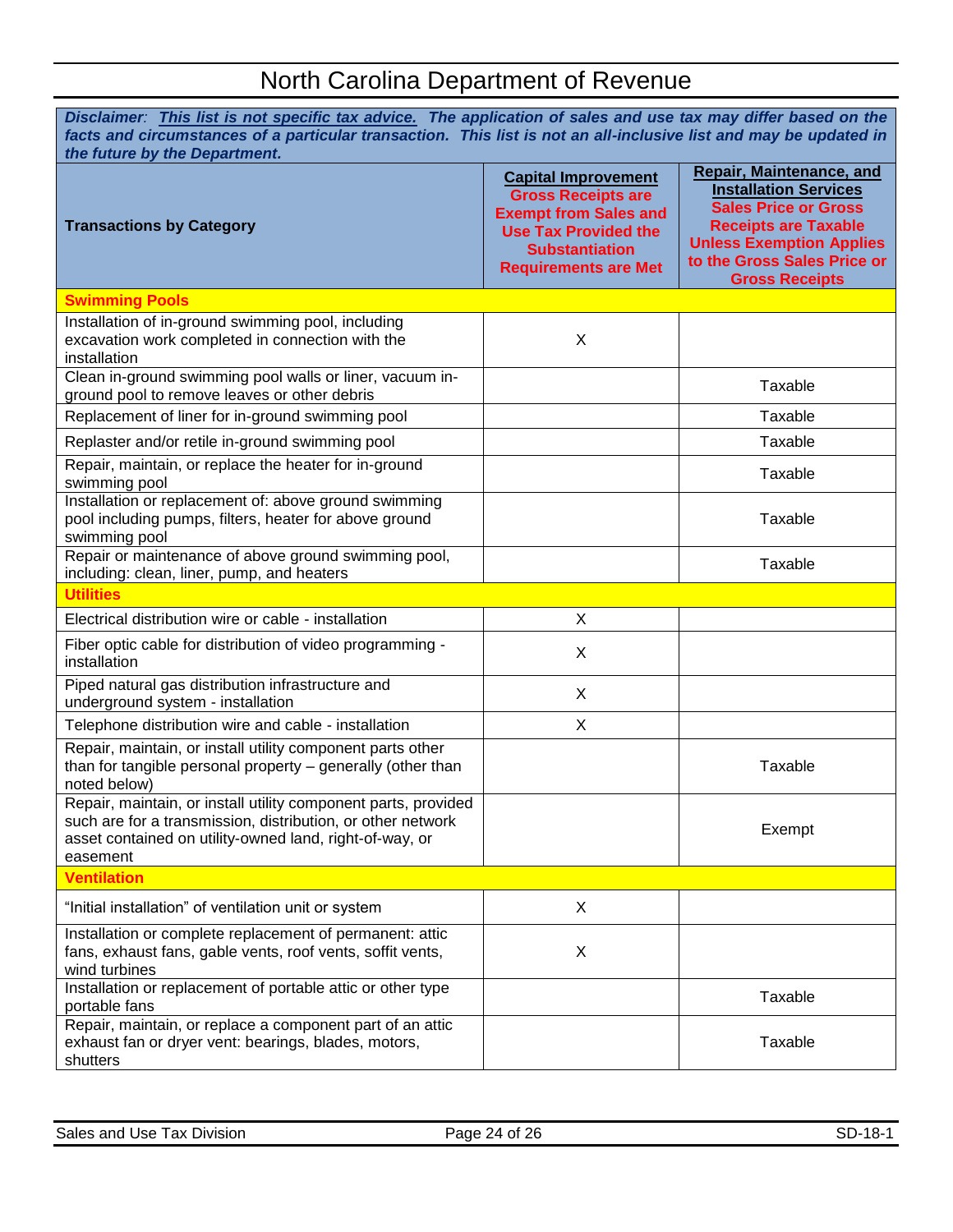| Disclaimer: This list is not specific tax advice. The application of sales and use tax may differ based on the                                                                                                             |                                                                                                                                                                                |                                                                                                                                                                                                                          |
|----------------------------------------------------------------------------------------------------------------------------------------------------------------------------------------------------------------------------|--------------------------------------------------------------------------------------------------------------------------------------------------------------------------------|--------------------------------------------------------------------------------------------------------------------------------------------------------------------------------------------------------------------------|
| facts and circumstances of a particular transaction. This list is not an all-inclusive list and may be updated in                                                                                                          |                                                                                                                                                                                |                                                                                                                                                                                                                          |
| the future by the Department.<br><b>Transactions by Category</b>                                                                                                                                                           | <b>Capital Improvement</b><br><b>Gross Receipts are</b><br><b>Exempt from Sales and</b><br><b>Use Tax Provided the</b><br><b>Substantiation</b><br><b>Requirements are Met</b> | <b>Repair, Maintenance, and</b><br><b>Installation Services</b><br><b>Sales Price or Gross</b><br><b>Receipts are Taxable</b><br><b>Unless Exemption Applies</b><br>to the Gross Sales Price or<br><b>Gross Receipts</b> |
| <b>Walls</b>                                                                                                                                                                                                               |                                                                                                                                                                                |                                                                                                                                                                                                                          |
| "Initial installation" of baseboards and trim                                                                                                                                                                              | X                                                                                                                                                                              |                                                                                                                                                                                                                          |
| "Initial installation" and finishing of drywall                                                                                                                                                                            | X                                                                                                                                                                              |                                                                                                                                                                                                                          |
| Fixing nail pops                                                                                                                                                                                                           |                                                                                                                                                                                | Taxable                                                                                                                                                                                                                  |
| Patching cracks (other than as part of a painting service)<br>including where painting is incidental to a taxable repair,<br>maintenance, and installation service<br>Painting new, existing, or completely replaced walls |                                                                                                                                                                                | Taxable                                                                                                                                                                                                                  |
| (including murals), except where wallpaper is incidental to<br>a taxable repair, maintenance, and installation service                                                                                                     | X                                                                                                                                                                              |                                                                                                                                                                                                                          |
| Removal of a wall                                                                                                                                                                                                          | X                                                                                                                                                                              |                                                                                                                                                                                                                          |
| Wallpaper new, existing, or replaced walls, except where<br>wallpaper is incidental to a taxable repair, maintenance,<br>and installation service                                                                          | X                                                                                                                                                                              |                                                                                                                                                                                                                          |
| Waterproofing new, existing, or replaced walls (excludes<br>items deemed painted materials)                                                                                                                                |                                                                                                                                                                                | Taxable                                                                                                                                                                                                                  |
| Regrout ceramic tile                                                                                                                                                                                                       |                                                                                                                                                                                | Taxable                                                                                                                                                                                                                  |
| Repair dents, split wallboard tape, termite damage, wet or<br>dry rot                                                                                                                                                      |                                                                                                                                                                                | Taxable                                                                                                                                                                                                                  |
| Replace or repair ceramic features, damaged ceramic tiles,<br>existing baseboards, existing molding, existing trim,<br>wallboard panels, wood panels                                                                       |                                                                                                                                                                                | Taxable                                                                                                                                                                                                                  |
| Stop water leaks                                                                                                                                                                                                           |                                                                                                                                                                                | Taxable                                                                                                                                                                                                                  |
| <b>Windows</b>                                                                                                                                                                                                             |                                                                                                                                                                                |                                                                                                                                                                                                                          |
| "Initial installation" of complete windows (frame/sash)                                                                                                                                                                    | X                                                                                                                                                                              |                                                                                                                                                                                                                          |
| Single or complete replacement of windows (frame/sash)                                                                                                                                                                     |                                                                                                                                                                                | Taxable                                                                                                                                                                                                                  |
| "Initial installation" of window film or coating                                                                                                                                                                           | X                                                                                                                                                                              |                                                                                                                                                                                                                          |
| Installation or complete replacement of permanent<br>combination storm windows                                                                                                                                             |                                                                                                                                                                                | Taxable                                                                                                                                                                                                                  |
| Repair, maintain, install, or replace permanent window<br>shutters for existing property                                                                                                                                   |                                                                                                                                                                                | Taxable                                                                                                                                                                                                                  |
| Apply putty, window film, or coating to existing windows                                                                                                                                                                   |                                                                                                                                                                                | Taxable                                                                                                                                                                                                                  |
| Caulk existing windows (interior/exterior)                                                                                                                                                                                 |                                                                                                                                                                                | Taxable                                                                                                                                                                                                                  |
| Eliminate sticking, lubricate sashes                                                                                                                                                                                       |                                                                                                                                                                                | Taxable                                                                                                                                                                                                                  |
| Install or replace drapery rods/hardware, shades, valances,<br>venetian blinds, window quilts, and other window<br>treatments (window treatments are generally sales of<br>tangible personal property)                     |                                                                                                                                                                                | Taxable                                                                                                                                                                                                                  |